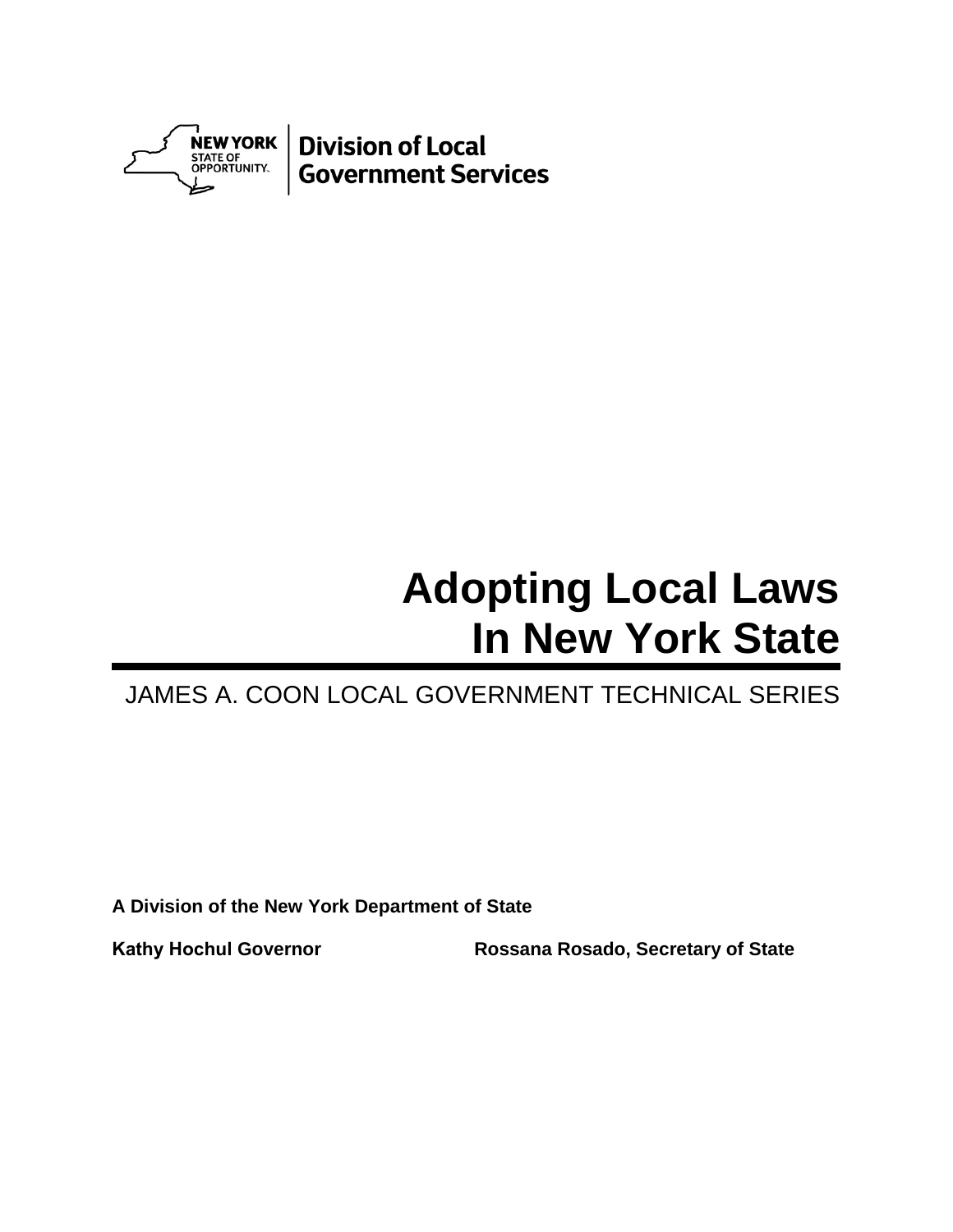NEW YORK STATE DEPARTMENT OF STATE 99 WASHINGTON AVENUE ALBANY, NEW YORK 12231-0001 [http://www.dos.ny.gov](http://www.dos.ny.gov/)

> Publication Date: May 1998 Reprint Date: September 2021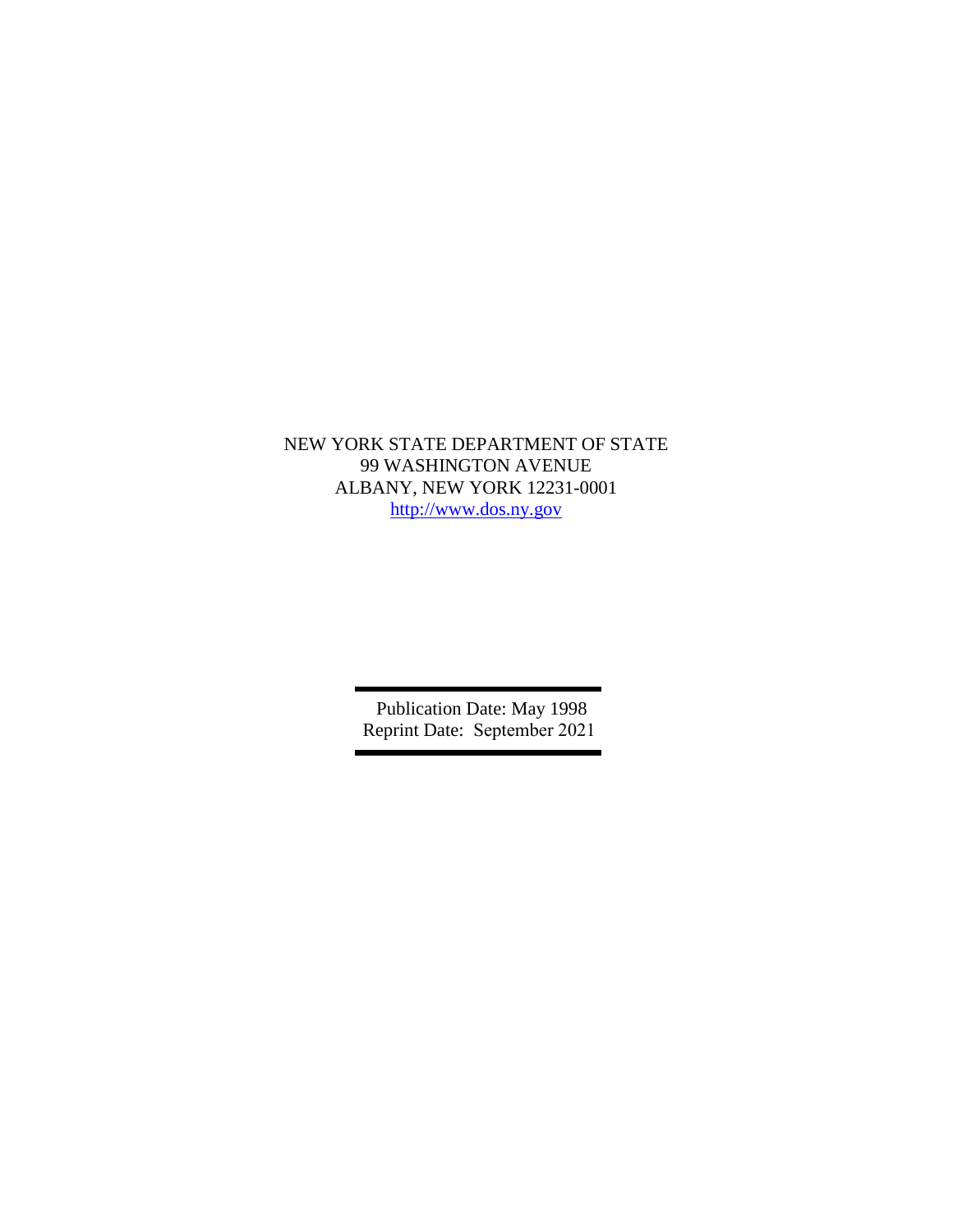# **CONTENTS**

#### PAGE

| Developing and Adopting a Local Law 10                                                                |
|-------------------------------------------------------------------------------------------------------|
| Referendum Considerations 11                                                                          |
|                                                                                                       |
| Sources of Drafting Assistance 15<br>Effective Date of the Local Law 18                               |
| Adoption, Filing and Publication 19                                                                   |
|                                                                                                       |
| Observance of Filing Requirements23<br><b>Summary of Rules for Filing Local</b>                       |
| Laws with the Secretary of State23<br>Local Law Time Schedule25<br>Executive Approval Time Schedule26 |
| Adoption and Amendment of County and City                                                             |
| Local Government Publications 28                                                                      |
|                                                                                                       |

# **PREFACE**

Since colonial times, citizens of New York State have looked to local governments for basic services. Even now, in the twenty-first century, citizens continue to rely on cities, counties, towns and villages for a great many of their needs.

The enactment of Article IX of the State Constitution, the Municipal Home Rule Law and the Statute of Local Governments have provided local governments the means to meet the challenges of our times. Through the adoption of local laws, cities, counties, towns and villages may implement the policies as mandated by the demands of the people and the times.

The power to enact local laws is granted by the State Constitution. The scope of this power and the procedures for implementing it are set out in the Municipal Home Rule Law. A local law has the same status as an act of the State Legislature. Accordingly, it is important that the legal procedures for the adoption of local laws be closely observed.

This publication was originally prepared in 1972 by the Office for Local Government as a resource for municipal attorneys who have the responsibility for seeing that all proper procedures are carried out in enacting a local law. In 1983 a revised edition was published. This edition, our third, is intended for the elected official, government employee and private citizen who are interested in improving local governments as well as for the municipal attorney. It has been both revised and updated.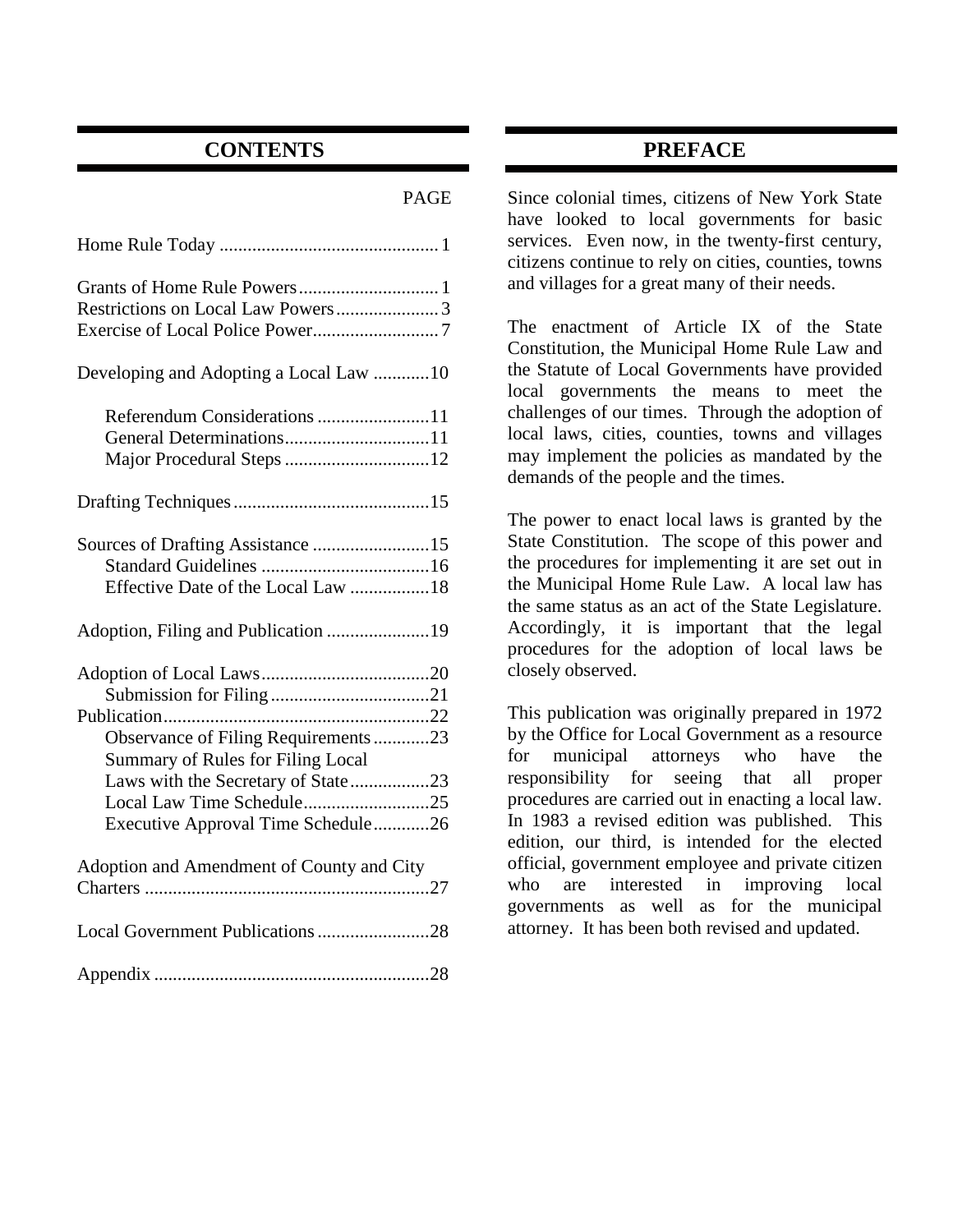## **HOME RULE TODAY**

The starting point in an examination of local law powers and procedures is the status of home rule today in the State of New York. The initial determination is whether the subject matter of the proposed local legislation falls within the general or specific grants of power contained in the State Constitution and statutes.

#### **Grants of Home Rule Powers**

#### *Constitutional Provisions*

The present Article IX of the Constitution, adopted in 1963, is not a radical departure from its predecessor. It does, however, represent a substantial simplification of previous provisions, and introduces several novel features. Among these are a Bill of Rights for Local Governments (Section 1) and provision for a unique Statute of Local Governments, under which home rule powers may be given quasi-constitutional protection against change (Section 2(b)(1)).

Constitutional home rule power is now granted to all counties outside New York City, and all cities, towns and villages (Section  $3(d)(1)$ ). Prior to 1963 no towns and only some villages had constitutional home rule power.

*Bill of Rights*. Among the rights and powers enumerated under the Bill of Rights for Local Governments are the rights to have a legislative body elected by the people; power to adopt local laws; the right to have local officers elected or appointed by the local residents or officers; the power to agree, as authorized by the Legislature, with the federal government, a State or other government to provide cooperatively governmental services and facilities.

Also included are the power of eminent domain; the power to make a fair return on the value or property used in the operation of certain utility

services, and the right to use the profits therefrom for refunds or any other lawful purpose; and the power to apportion costs of governmental services of functions upon portions of local areas as authorized by the Legislature.

The Bill of Rights prohibits annexation of a territory unless the people thereof consent in a referendum and unless the governing boards of each local government consent to the annexation or, in the absence of such consent, the courts find that the annexation is in the overall public interest.

Finally, the Bill of Rights also protects the right of counties, other than those within a city, to adopt alternative forms of county government, subject to double or triple mandatory referendum requirements and, in some cases, permissive referendum requirements in the event of certain structural changes. This double referendum requirement has been upheld by the United States Supreme Court (*Town of Lockport v. Citizens for Community Action at Local Level,* 423 U.S. 808).

*Basic Limitation on State Power*. Article IX, Section 2, is the key section controlling the allocation of power between the State Legislature and local governments. There are basically two sides to this provision of the Constitution. The first limits the power of the Legislature to act in relation to local governments.

Under Section  $2(b)(2)$ , the State Legislature is specifically prohibited from acting with respect to the "property, affairs or government" of any local government except by general law or by special law enacted at the request of two-thirds of the membership of a local legislative body or at the request of its chief executive officer, concurred in by a majority of the legislative body, or, except in the case of the City of New York, by a two-thirds vote of each house upon receiving a certificate of necessity from the Governor.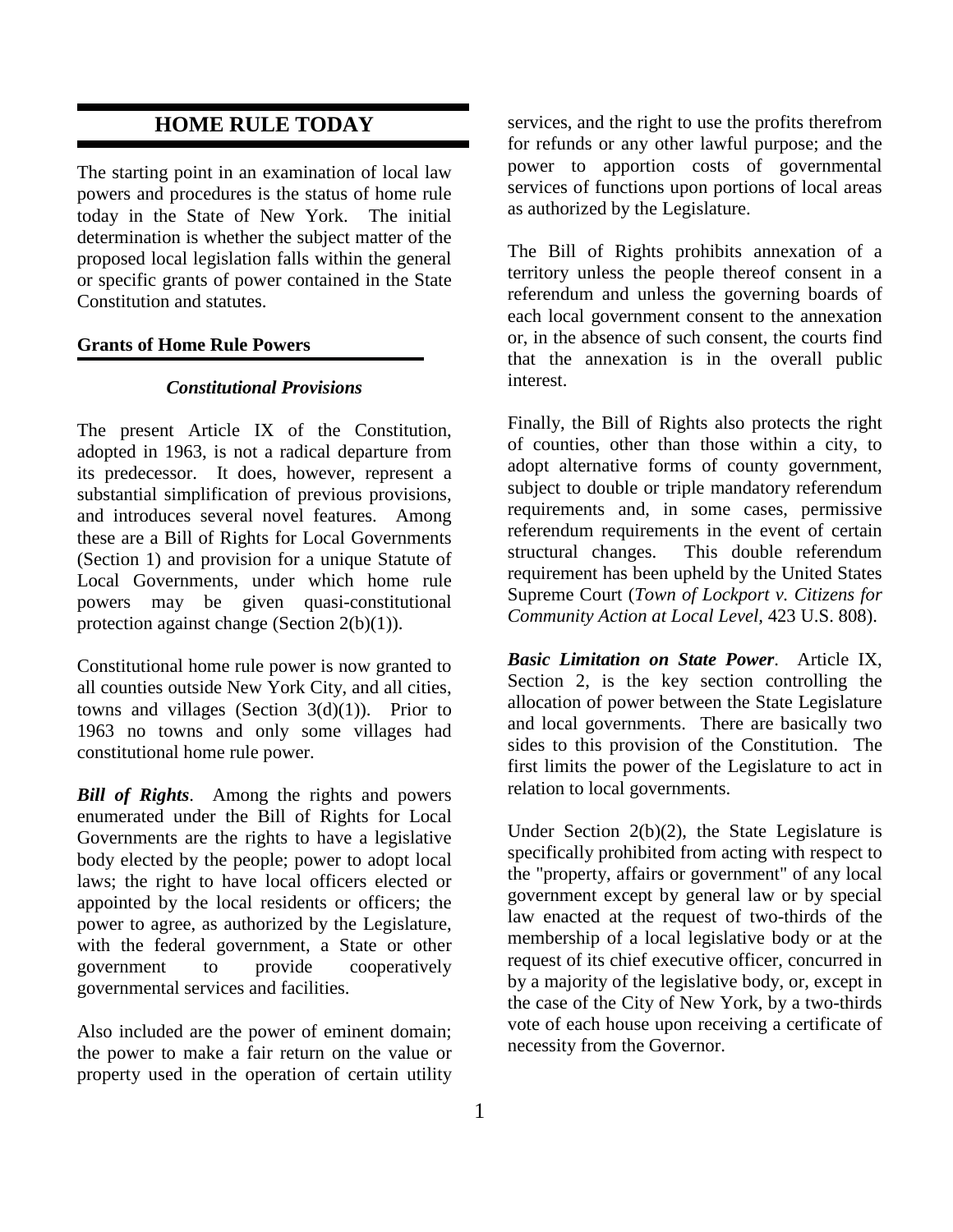Section 3(a) makes it clear, however, that these limitations (on State power) in no way restrict the State's power with respect to (1) the public school system or retirement systems pertaining thereto, (2) the courts, and (3) matters other than the property, affairs or government of a local government.

*Basic Source of Home Rule Powers*. The other side to the home rule provision of the Constitution is the set of affirmative grants of home rule power contained in Article IX, Section 2(c). There every local government is empowered:

- (1) To adopt or amend local laws relating to its "property, affairs or government" which are not inconsistent with the provisions of the Constitution or of any general law; and
- (2) To adopt or amend local laws, not inconsistent with the Constitution or any general law, relating to ten enumerated subjects, whether or not they relate to its "property, affairs or government" subject, however, to the power of the Legislature, under Section  $2(b)(3)$ , to restrict the adoption of such a local law not relating to property, affairs or government.

Finally, the State Legislature is expressly granted power to confer upon local governments additional powers not relating to their property, affairs or government and to withdraw or restrict such additional powers.

To all intents and purposes, these are the same powers which were first enumerated in Article XII, Section 2, of the Constitution of 1924.

#### *Statute of Local Governments*

Pursuant to Article IX, Section 2(b)(1), the Legislature enacted the Statute of Local

Governments, to accord to those home rule powers not warranting constitutional protection, a form of quasi-constitutional protection. Under the Statute of Local Governments, no power granted to a local government therein can be repealed, diminished, impaired or suspended except by the action of two successive Legislatures with the concurrence of the Governor. However, powers granted under the Statute of Local Governments may be encroached upon or even superseded by ordinary legislative enactment where matters of State concern are involved (Wambat Realty Corp. v. State, 41 N.Y. 2d 490, 393 N.Y.S. 2d 949).

Section 11 of the Statute of Local Governments contains specific reservations of power to the Legislature with references to the grants in Section 10 thereof.

#### *Municipal Home Rule Law*

Section 10 of the Municipal Home Rule Law contains the constitutional grants of power to local governments and adds thereto the powers to collect local taxes authorized by the Legislature, to provide for the protection and enhancement of the physical and visual environment, the apportionment of local legislative bodies, and assessments for local improvements, as well as the powers granted to local governments in the Statute of Local Governments.

Various other powers are conferred separately on counties, cities, towns and villages. Included among these, in the case of villages, is the power to supersede any general law contained in the Village Law relating to property, affairs or government or the other subjects listed in the Constitution, unless expressly prohibited by the State Legislature. A village local law which superseded the Village Law by granting the Board of Trustees rather than the Mayor the power to appoint, supervise and terminate officers and employees was upheld (*Rozler v.*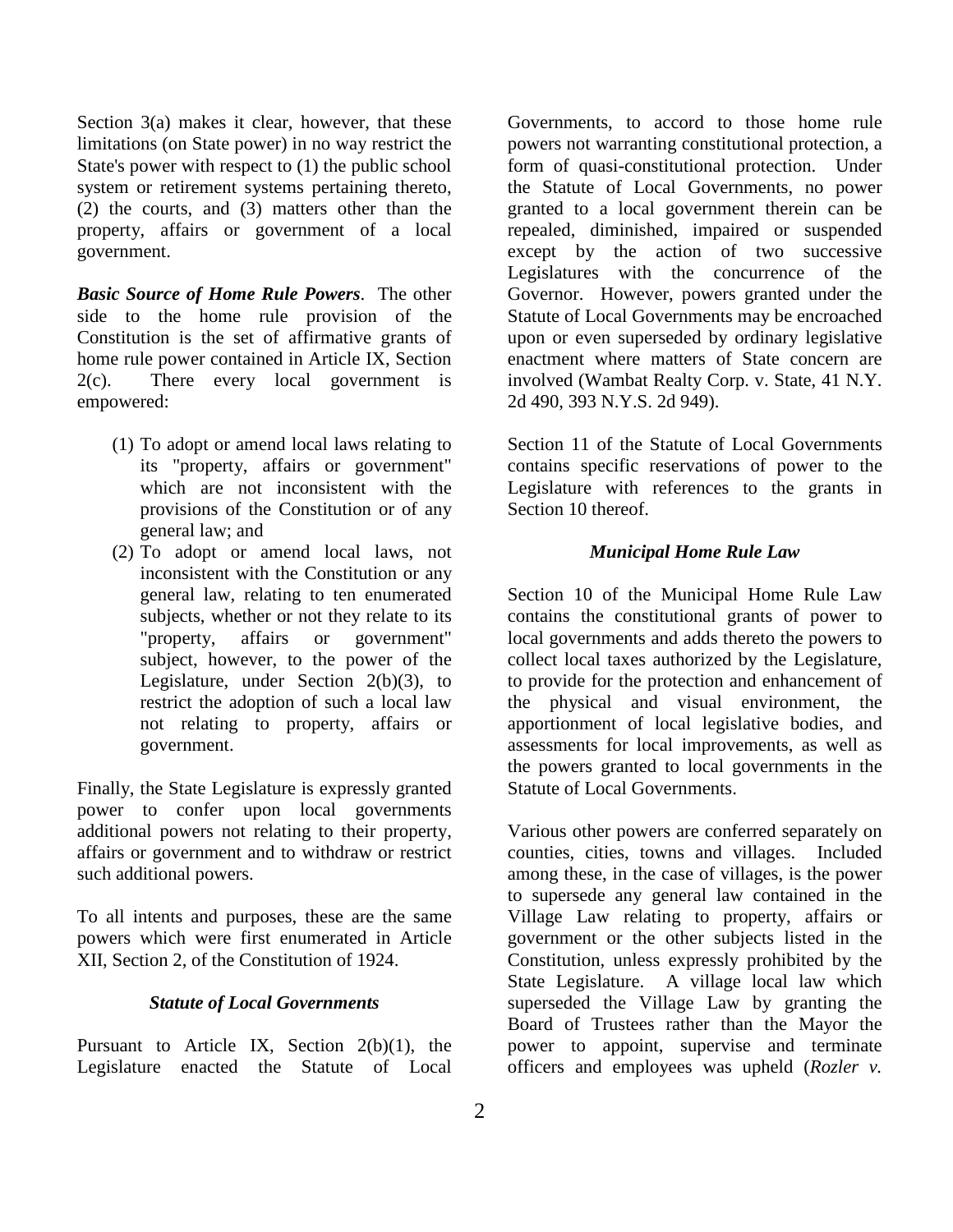*Franger*, 61 A.D., 2d 46, 401 N.Y.S. 2d 623, aff'd 413 N.Y.S. 2d 654, 46 N.Y. 2d 760). Towns have a similar power to supersede the Town Law, except for state statutes relating to the following areas: (1) special or improvement districts, (2) creation of areas of taxation, (3) referendums, and (4) town finances as provided in Article 8 of the Town Law. Local laws relating to zoning that supersede sections of Town Law have been upheld (*Yoga Society of New York, Inc. v. Inc. Town of Monroe,* 56 A.D. 2d 842, 392 N.Y.S. 2d 81; *Sherman v. Frazier* 84 A.D. 2d 401, 446 N.Y.S. 2d 372).

A cautionary note was sounded by the court in the case of *Turnpike Woods, Inc. v. Town of Stony Point,* 70 N.Y. 2d 735. There, the Court of Appeals held that in superseding a provision of the Town Law, a town's local law must refer specifically to the section of the Town Law being superseded, and must expressly describe the manner in which it is being superseded. The law of the Turnpike Woods case doubtless applies to villages as well.

#### **Restrictions on Local Law Powers**

The next point is an examination of local law powers and procedures is to determine whether there are legal restrictions or limitations which would inhibit the exercise of the powers of local legislation.

This topic will now be dealt with at some length, not to take away from the wide scope which is afforded to adopt local laws but rather to put the reader on guard in relation to an unavoidable aspect of the subject.

Generally speaking, restrictions on local law powers are found (1) in the source of the local law power itself, and (2) in other legislative enactments.

#### *Restrictions in Source of Authority*

The first place to look for any restrictions on the power to adopt local laws is in the phrasing of the grant of such power whether by the Constitution or State statute. This involves a restriction based upon the fact that the power itself is limited. Obviously, a local law may not be adopted if its subject matter is not within a grant of the local law power.

*Rule of Conformity*. The local law powers granted in Article IX of the Constitution as implemented by the Municipal Home Rule Law, Section 10, are phrased in two-fold fashion: (1) the power generally relating to "property, affairs or government," and (2) powers relating to enumerated subjects appearing there, whether or not they relate to "property, affairs or government."

Under the language of the Constitution, local laws relating to "property, affairs or government" may not be inconsistent with the provisions of the Constitution or of any general law (See *City of Amsterdam v. Helsby*, 371 N.Y.S. 2d 404, 37 N.Y. 2d 19; *Toia v. Regan*, 387 N.Y.S. 2d 309, 54 A.D. 2d 46, aff'd 387 N.Y.S. 2d 832, 40 N.Y. 2d 837, appeal dismissed 429 U.S. 1082). Local laws relating to the powers enumerated in Municipal Home Rule Law, Section  $10(1)(ii)(a)$ also may not be inconsistent with the provisions of the Constitution or any general law. As noted earlier, the Legislature is specifically authorized to restrict the power to adopt local laws relating to the enumerated powers. However, where a local government is otherwise authorized to act, it will be prohibited from legislating in a subject area only if the State pre-empts the field through legislation evidencing a State purpose to exclude this possibility of varying local legislation (*Monroe-Livingston v. Town of Caledonia*, 51 N.Y. 2d 679, 435 N.Y.S. 2d 966; *Albany Area Builders' Assn. v. Town of Guilderland*, 74 N.Y. 2d 372).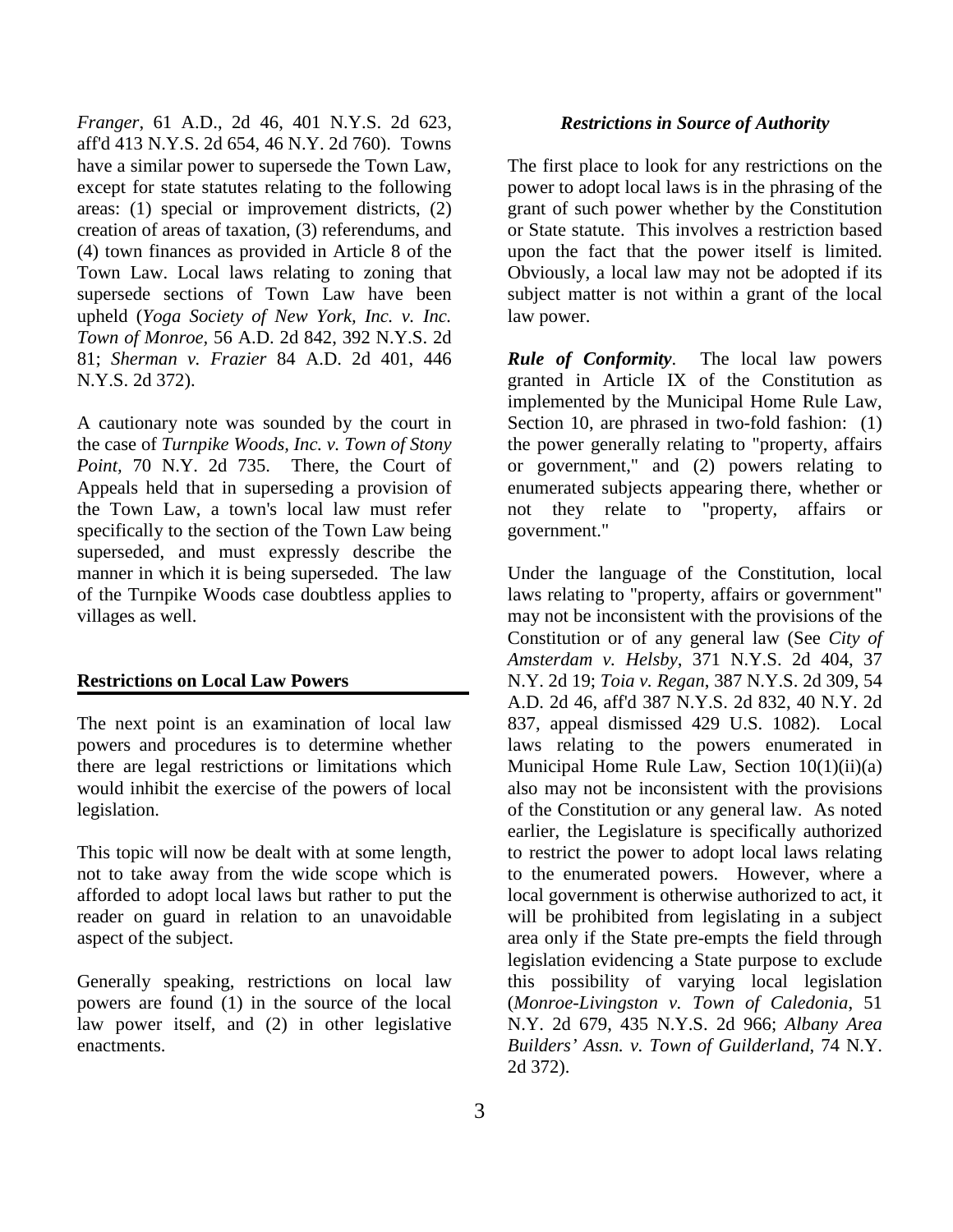A "general law" is defined as a State statute which in terms and effect applies alike to all counties, all counties other than those wholly included within a city, all cities, all towns or all villages (Municipal Home Rule Law, Section  $2(5)$ ). It is to be contrasted with a "special law" which is a State statute that in terms and in effect applies to one or more, but not all, counties, counties other than those wholly included within a city, cities, towns or villages (Municipal Home Rule Law, Section 2(12)).

*Constitutional Restrictions*. No local law may be inconsistent with any provision of the State Constitution -- which necessarily involves the restrictions generally applicable to all laws, such as due process of law and equal protection of laws, as well as specific restrictions in Article IX or other articles of the State Constitution. Thus a local law may not ignore the provisions of Article VIII, Section 1, restricting gifts of public moneys and loans of public credit. A local law of a noncharter county, providing that a vacancy in the office of county legislator occurring other than by expiration of its term be filled by the remaining membership of the body was upheld, notwithstanding Article XIII, Section 3 of the State Constitution which provides that, "the legislature shall provide for filling vacancies in office" (*Resnick v. County of Ulster*, 405 N.Y.S. 2d 625, 44 N.Y. 2d 279). The court reasoned that Article IX, Section 2 of the State Constitution, which grants local governments authority to adopt and amend local laws relating to the mode of selection and removal of their officers, authorized the adoption of such local laws. To the extent that there is an inconsistency between Article IX, Section 2 and Article XIII, Section 3 of the State Constitution, the later amendment to the Constitution (Article IX, Section 2) would prevail. (See also, *Westchester County CSEA v. DelBello*, 70 A.D. 2d 604, 418 N.Y.S. 2d 914 (dissenting opinion), rev'd 47 N.Y. 2d 886, 419 N.Y.S. 2d 494).

#### *Restrictions on Enumerated Powers*

The enumerated powers in Article IX, Section 2, also contain various express restrictions.

The first enumerated power, relating to the powers, duties, qualifications, number, mode of selection or removal of a local government's officers and employees specifically provides that cities and towns shall not have this power with respect to the members of the legislative body of the county (board of supervisors) in their capacity as county officers.

The second enumerated power relating to membership and composition of its legislative body applies to cities, towns or villages but not to counties. However, this power is available to counties through adoption or amendment of a county charter under the County Charter Law (Municipal Home Rule Law, Article 4).

The fourth and eighth enumerated powers, relating to the incurring of obligations and the levy, collection and administration of local taxes and assessments for local improvements, in addition to being limited grants, contain a further restriction to the effect that local laws relating to the issuance of evidences of indebtedness and the levy, collection and administration of local taxes and assessments for local improvements must be consistent with laws enacted by the Legislature. In other words, local laws enacted pursuant to these provisions must be consistent with any law enacted by the legislature, whether general or special.

#### *Restrictions Applicable to Particular Units*

The Municipal Home Rule Law grants further specific powers of local legislation to particular local governments, some of which contain restrictions. For example, a town's power to regulate or license businesses and occupations, unless otherwise specifically provided, may be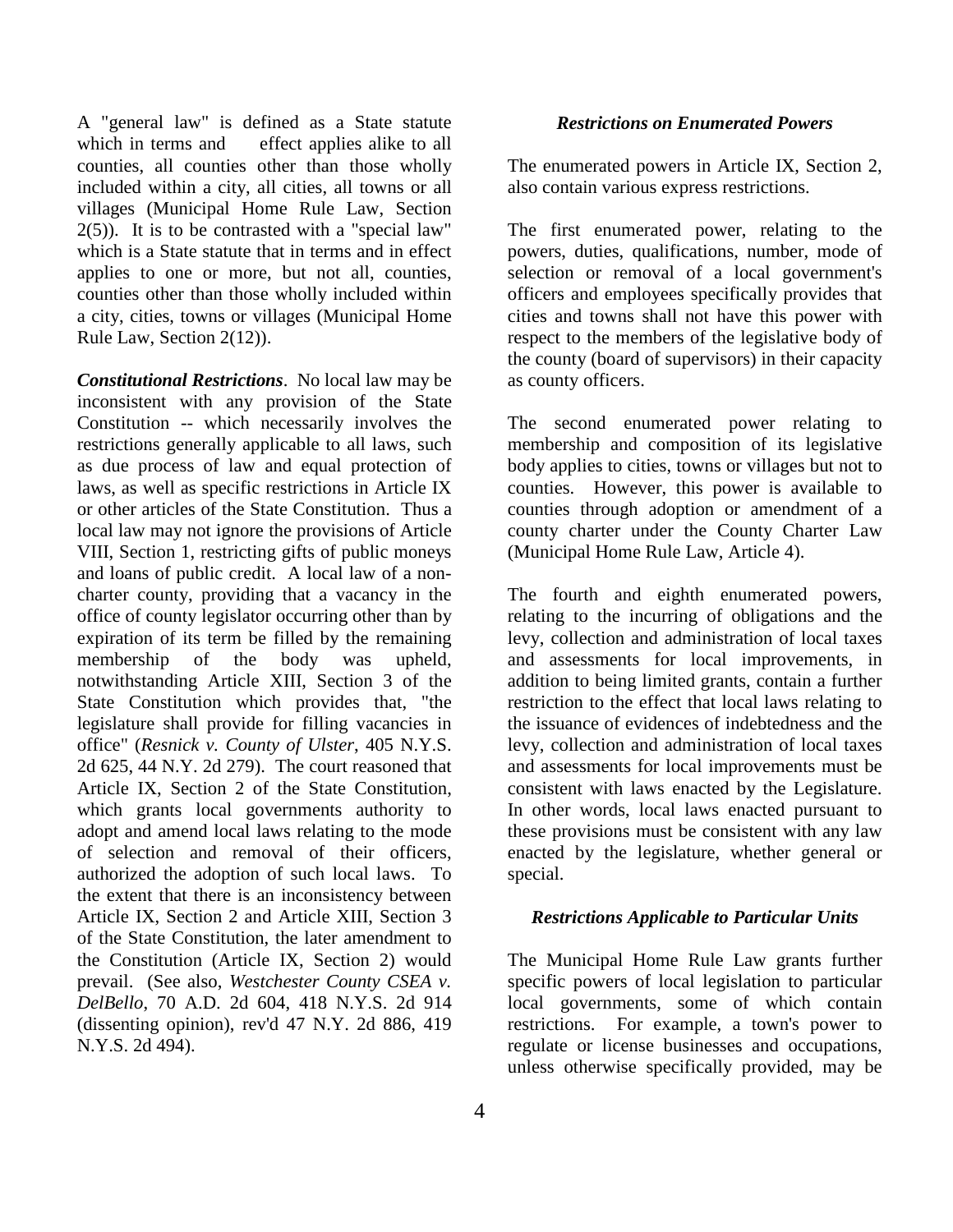exercised only in the area of the town outside of villages (Municipal Home Rule Law, Section 10(1)(a)(12) and Section 11(3)).

Certain powers of a county board of supervisors to delegate certain functions, powers and duties are restricted to prevent a local law from divesting the board of such functions, powers and duties (Municipal Home Rule Law, Section  $10(1)(b)(3)$  and  $(4)$ ).

#### *Impairment of Powers of Other Units*

An express restriction in Article IX of the Constitution on the power to adopt local laws is found in paragraph d of Section 2(3), which provides that a local government shall not have power to adopt local laws which impair the power of any other local government, except in the case of a transfer of functions under an alternative form of county government (county charter). The statutory implementation of this restriction in the Municipal Home Rule Law is not limited to local laws impairing powers of other local governments. Subdivision 5 of Municipal Home Rule Law, Section 10, contains a broader restriction in that it bars local laws which impair the powers of any other public corporation (see General Construction Law, Section 66). In addition to other counties, cities, towns and villages, the prohibition protects such entities as school districts, fire districts and public authorities.

*Regulation of Businesses*. The concept of impairment of powers may be somewhat elusive, but a simple example is found in local power to license business and occupations.

Counties, cities, towns and villages have the power to regulate and license businesses and occupations under subparagraph (12) of subdivision 1 of Section 10 of the Municipal Home Rule Law. The prohibition therein, however, would prevent a county from adopting a

local law relating to the licensing and regulation of businesses or professions to the extent that it would impair the power of cities, towns and villages to enact such a local law. The Municipal Home Rule Law authorizes counties to adopt local laws on the subject but limits the effectiveness of any such county local law to the area of the county outside of any city, village or town during such time as the city, village of town is regulating or licensing the particular occupation or business.

*Local Laws Adopted by Towns*. Subdivision 3 of Section 11 of the Municipal Home Rule Law relates to the effect of local laws adopted by towns. It provides that such a local law shall be effective and operative only in that portion of the town outside of any village or villages therein except in the case where the power of the town board extends to and includes the area of the town within any such village or villages. This appears to be a clarification and modification of the restriction on the local law power insofar as it would impair the powers of another local government.

#### *Inconsistency with State Laws*

Subdivision 1 of Section 11 of the Municipal Home Rule Law contains specific restrictions on the power to adopt local laws. It expressly provides that a local government shall not be deemed authorized to adopt a local law which supersedes a State statute relating to the subjects set forth therein.

*General or Special Laws*. Whether a particular law is general or special is often difficult to determine; while on its face a given statute may be a general law, an exception may exist in another statute which would render the so-called general law a special law within the meaning of the Municipal Home Rule Law. For example, Town Law, Section 23 and Public Officers Law, Section 3 both require town officers in general to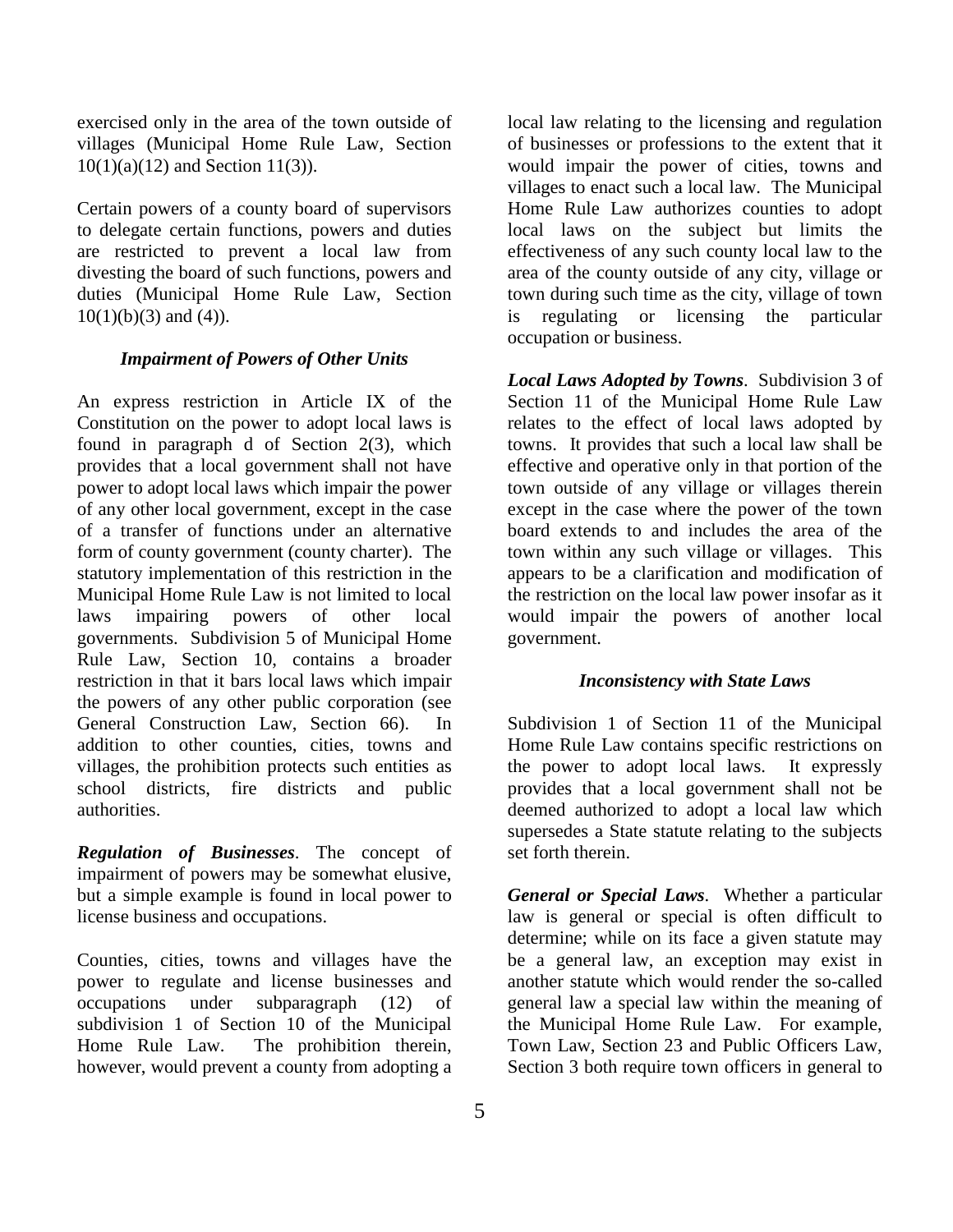reside within the town. Amendments to each of these sections create, however, an exemption allowing the town highway superintendent in the Town of New Castle, in Westchester County, to reside outside the town. These amendments in effect render Town Law, Section 23 and Public Officers Law, Section 3 special laws regarding the residence requirements for town highway superintendents, since their general requirements regarding that office no longer apply to all towns in like manner. Any town may, therefore, adopt alternative residence requirements for its town highway superintendent simply through the adoption of a local law.

*Inconsistency with a General Law.* Whether or not a local law is inconsistent with a general law is sometimes difficult to ascertain. As a general statement, a local law which neither prohibits what the State law permits nor allows what the State law prohibits is not inconsistent. Thus, a penal statute in which a local law provides a greater penalty than a State law is not void for reasons of inconsistency. (*People v. Lewis*, 295 N.Y. 42, 64 N.E. 2d 702). On the other hand, a local law of a town that added additional requirements for the incorporation of villages within its borders to those already in the Village Law was determined to be inconsistent with a general law of the State (*Marcus v. Baron*, 57 N.Y. 2d 862, 456 N.Y.S. 2d 39, rev'g 84 A.D. 2d 118, 445 N.Y.S. 2d 587 (Hopkins J., dissenting)).

Where, however, the extension of the principle of a State law by means of a local law results in a situation where what would be permissible under State law becomes a violation of a local law, the local law is inconsistent and, therefore, unauthorized (*Jewish Consumptives' Relief Soc. v. Town of Woodbury*, 230 A.D. 228, 243 N.Y.S. 686, aff'd 256 N.Y. 619, 117 N.E. 165).

#### *Matters of State Concern*

As a general principle, a local government may not adopt a local law relating to a "matter of state concern" unless it is within the powers enumerated in the constitutional grant, or unless the Legislature has specifically granted such power by law.

"Matter of state concern" is a phrase born in judicial opinions rather than in the Constitutions or statutes. Court cases, construing the home rule grants, have indicated that "state concern" includes such matters as taxation, incurring of indebtedness, education, water supply, transportation and highways, health, parks, social services, aspects of civil service and banking. (See, *Wambat Realty Corp. v. State*, supra: *Toia v. Regan*, N.Y.S. 2d 309, 54 A.D. 46, aff'd 387 N.Y.S. 2d 309, 54 A.D. 2d 46, aff'd 387 N.Y.S. 2d 832, 40 N.Y. 2d 837, appeal dismissed 429 U.S. 1082).

Some areas of "state concern" are expressly reserved to the Legislature in both the Constitution and the Municipal Home Rule Law. As noted earlier, Section 3 of Article IX of the Constitution expressly preserves the Legislature's power in three areas of State concern -- (1) the public school system or any retirement system pertaining to the public school system, (2) the courts, and (3) matters other than "property, affairs or government" of a local government.

#### *Doctrine of State Pre-emption*

A subject which is somewhat analogous to "matters of state concern" is pre-emption by the State of a particular subject of regulation. Preemption may occur when a State law clearly indicates a State purpose to pre-empt or occupy a particular field of regulation. This type of preemption was noted in the unsuccessful attempt of the City of New York to establish a minimum wage by local law where a general State law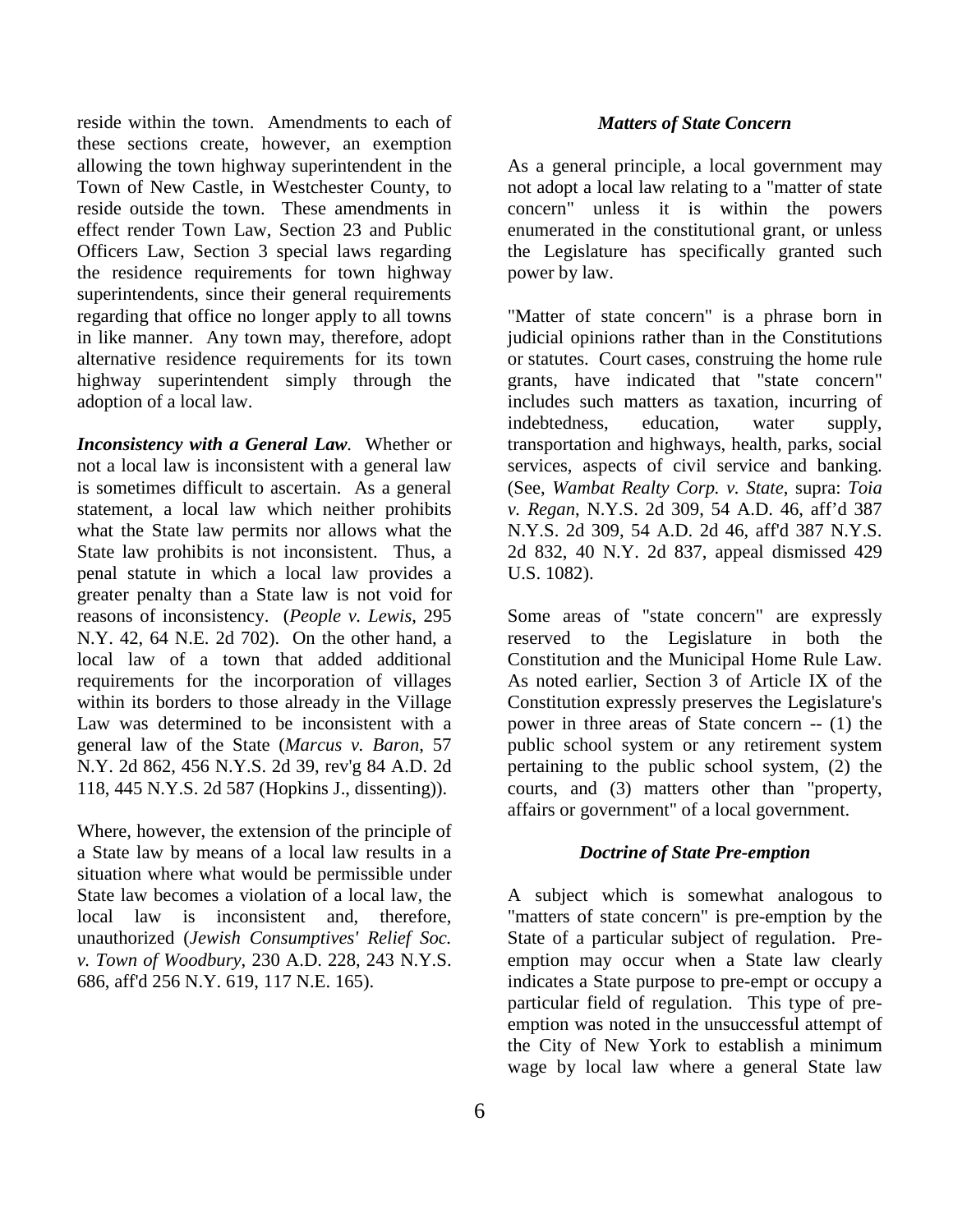already existed (*Wholesale Laundry Board of Trade v. City of New York*, infra). A general law of the State mandating binding arbitration in the case of an impasse in collective bargaining negotiations between a public employer and its firemen and policemen may not be superseded by local law *(City of Amsterdam v. Helsby,* 371 N.Y.S. 2d 404, 37 N.Y. 2d 19).

In certain instances there is a clear expression in the law itself to the effect that the State has exercised the right of jurisdiction over the particular subject involved (see for example, Village Law, Sections 5-532 and 9-916). A further discussion of the pre-emption doctrine follows, in Section 3 Exercise of Local Police Power).

#### *Restrictions in Other Laws*

Restrictions on local law powers may be found in other acts of the Legislature. For example, when the finance article of the Village Law was codified by Chapter 767 of the Laws of 1967, section 3 of the act provided that no local law shall be adopted changing, amending or superseding any of the provisions of such article. This restriction did not appear in the Village Law, but only in the session laws.

Valid restrictions on local law powers may be contained in the provisions of county, city and village charters. These could take the form of additional referendum requirements and prohibitions against the adoption of certain local laws. Charters should be checked for any such restrictions on the adoption of local laws.

Reference is made to subdivision 2 of Section 11 of the Municipal Home Rule Law. This subdivision restricts the adoption of local laws by the legislative body of a county, city or village which:

> (1) Amend the charter of the county, city or village contrary to any provision of

such charter regulating its own amendment; or which

(2) The legislative body is by provision of the charter prohibited from adopting.

In some instances, therefore, it may be necessary to obtain an act of the Legislature to remove certain charter restrictions on local law powers if it is deemed advisable to remove the restrictions.

#### **Exercise of Local Police Power**

The exercise of police power by local governments merits separate consideration in the board context of home rule.

*Police Power Defined.* The police power has been defined generally as the power to regulate persons and property for the purpose of securing the public health, safety, welfare, comfort, peace and prosperity of the municipality and its inhabitants (*Village of Carthage v. Frederick*, 122 N.Y. 268). The power is as old as is the organization of municipalities. In fact, some courts have said that the State imparts police power to the municipality by the mere organization of it. It is implied in the grant to govern (*Carollo v. Town of Smithtown*, 20 Misc. 2d 435, 190 N.Y.S. 2d 36).

*Scope of Police Power*. The scope of the municipal police power has been given, from time to time, a broad construction in municipal practice and in the courts. Within precise limits, it has included the prevention, suppression and abatement of public nuisances, including street nuisances and air pollution; preservation of the public peace and tranquility; regulation of hours of business; protection of the public against offenses in violation of the public morality and decency; regulation of public amusements, recreations and resorts.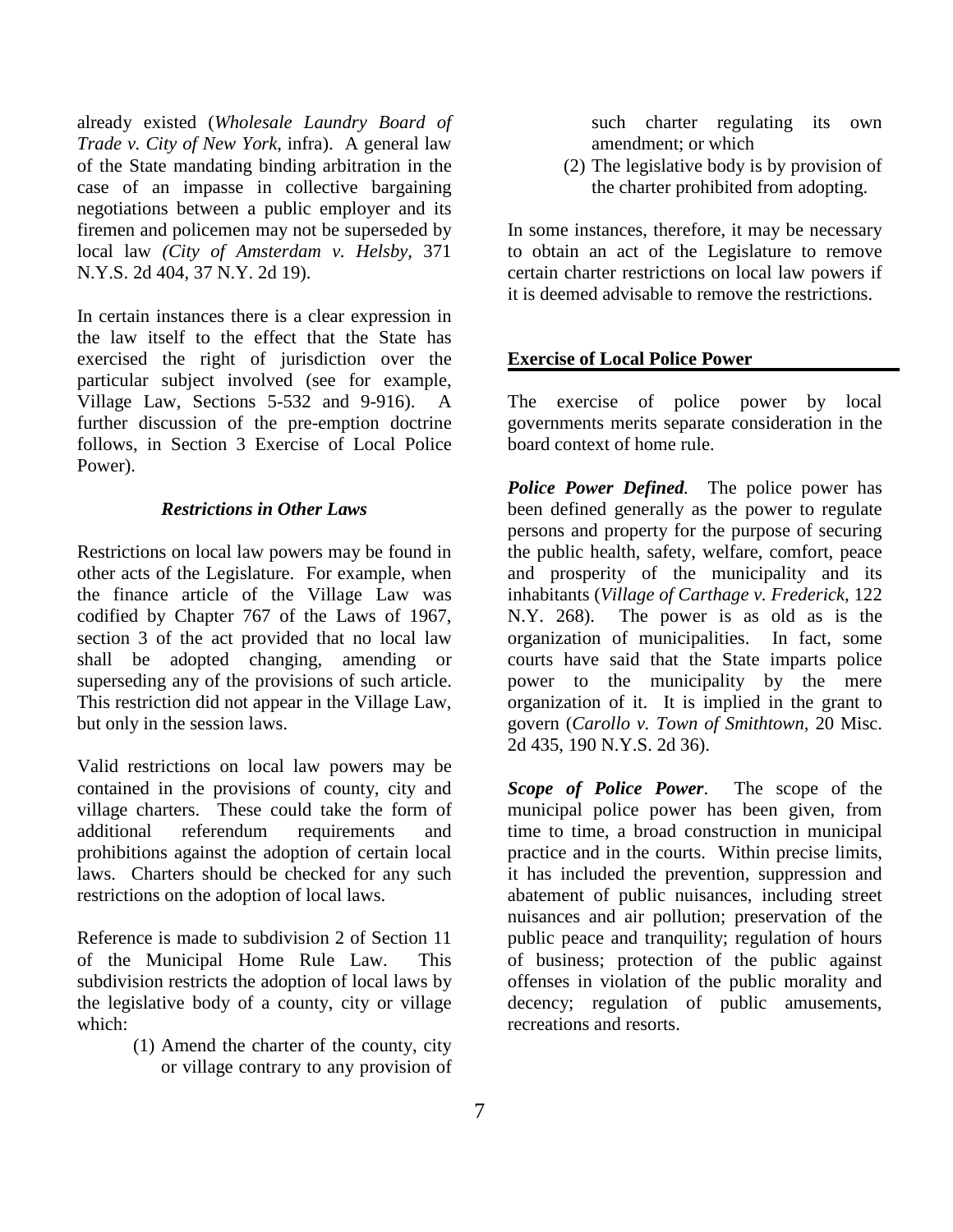Also, protection of the public health in connection with regulation of sanitation, disposal of waste products, interments, cemeteries, keeping of animals; protection of the public from the deleterious effects of industrial and commercial developments, fraudulent sales, weights and measures; proper growth of the municipality through zoning.

Also, regulation of business, occupations and trades such as filling stations, garages, laundries and dry cleaning, junk and second-hand dealers, peddlers, markets, billboards; protection against fire and explosion; regulation of buildings and housing; regulation of streets, traffic; and numerous other subjects related to the protection of the public health and welfare.

Local laws and ordinances enacted in the exercise of the police power are rarely struck down on grounds that the subject matter is not within the scope of municipal police power.

#### *Grants of Police Power*

*General Grants of Police Power*. General grants of the police power to local governments are contained in the State Constitution Article IX; Municipal Home Rule Law, Section 10; General City Law, Section 20; Town Law, Section 130; Village Law, Section 4-412, and the various city and village charters.

A general grant may be found in the usual general welfare clause which carries the power to enact all laws necessary. One example would be the provisions contained in Municipal Home Rule Law, Section  $10(1)(12)$ , namely, the power to enact local laws with respect to the "government, protection, order, conduct, safety, health and well-being of persons or property therein."

The courts have held that a general grant of police power is one which grants broad power with respect to a specific subject such as the power to act with respect to streets or the power to regulate businesses and occupations (*Safee v. City of Buffalo*, 204 A.D. 561, 198 N.Y.S. 646).

In the well-known case of *Wells v. Town of Salina*, 119 N.Y. 280, the Court of Appeals said that towns and other municipal corporations possess only such powers as are expressly conferred by State law or necessarily implied from such express powers. The fact of the matter is that the Town of Salina case related to a financial matter and is not related to the exercise of the police power by the town. The case is not, therefore, properly applicable to the construction of the effect and scope of a general grant of police power. It would seem that what was said by the Court of Appeals in the Town of Salina case concerning express and implied powers has been misconstrued by attorneys and others to mean that a grant of police power to a local government must be specific and that the general grant is somehow insufficient.

It could also be maintained that the Town of Salina case has been modified or superseded to the extent of the home rule power granted in Article IX of the Constitution, a point often overlooked by some attorneys in applying court decisions written before 1964 to current legislation.

**Specific Grants of Police Power**. A specific grant of police power is one which authorizes enactment of a local law or ordinance on a specific subject and defines its details and mode of enforcement (*Safee v. City of Buffalo*, supra: *Matter of Stubbe v. Adamson*, 220 N.Y. 459).

It has been held, with respect to regulations enacted by ordinances pursuant to a general grant of police power, that evidence on the reasonableness of the ordinance may be received by the court. On the other hand, evidence on the reasonableness of an ordinance enacted pursuant to a specific grant may not be presented (id.).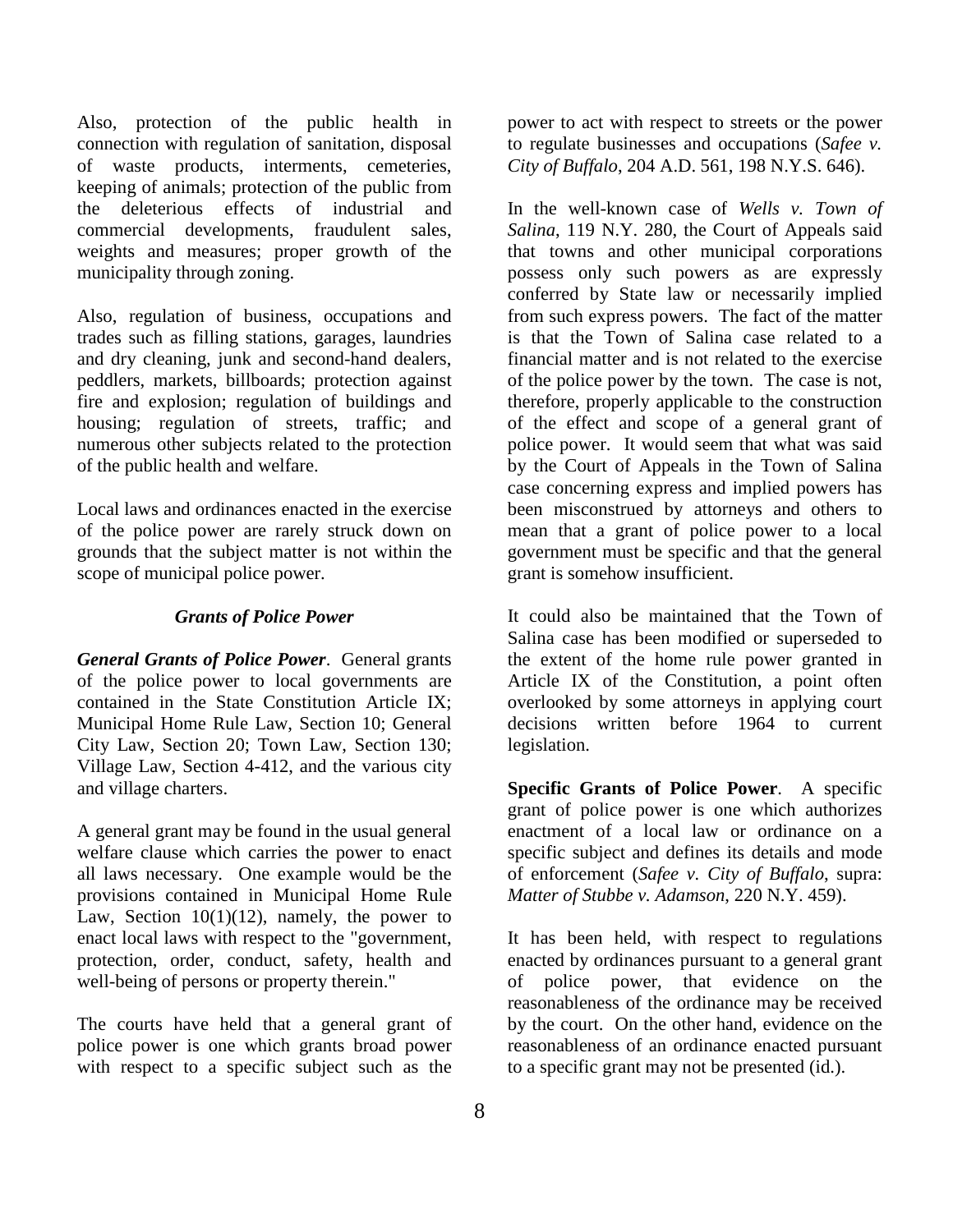While the foregoing principle might be applicable to a local law enacted solely under a legislative delegation of police power, there are sound reasons why it should not apply to a local law enacted pursuant to a constitutional grant of police power. The latter type of local law is coequal with "and just as binding" as an act of the Legislature (*Matter of Mooney v. Cohen*, 272 N.Y. 33). It could therefore be concluded that, when it is within the scope of the constitutional power, such a local law is entitled to the same presumption of reasonable exercise of constitutional power as an act of the Legislature.

In determining consistency of an ordinance or local law with State statutes, it seems that a local law or ordinance which is enacted pursuant to a specific legislative grant has a greater change of overcoming the argument of State pre-emption than an ordinance enacted under a general grant since it may be reasonably presumed that the State, by specifically authorizing a local government to act upon a subject, did not intend to pre-empt that field.

#### *Further Test of Validity*

In addition to meeting the requirements of being within the scope of a legislative grant and not being inconsistent with State statutes, to be valid, a local law or ordinance adopted pursuant to the police power must also meet the following criteria:

- (1) The State must not have indicated an intention to pre-empt the field; and
- (2) In regulating the conduct of individuals the action must be reasonable.

To determine whether any regulation is reasonable, it must be shown that (a) a problem exists; (b) the means selected to curt the problem have a real and substantial relation to the result sought; and (c) the means availed of must not unduly infringe upon or oppose fundamental rights of those whose activities or conduct is curbed.

*State Pre-emption.* The case of *Wholesale Laundry Board of Trade, Inc. v. City of New York*, 17 A.D. 2d, 327, 234 N.Y.S. 2d 862, aff'd 12 N.Y. 2d 998, 239 N.Y.S. 2d 128, is of particular significance regarding the question of pre-emption. In that case New York City enacted a local law establishing a higher minimum wage within the city than that established throughout the State. An action was brought to declare the law invalid on the grounds that the subject matter was not within the police power and that it was inconsistent with the statewide minimum wage law.

The city contended that the law was within the scope of the police power, and cited *People v. Lewis*, 295 N.Y. 42, in which the Court of Appeals upheld the validity of a New York City local law imposing more severe penalties than those imposed by the State for violation of Federal price control regulations. The City further argued that the local law was consistent with the State Minimum Wage Law because any person complying with the local law would also be complying with the State law.

The Appellate Division unanimously held that the State law indicated a purpose to occupy the entire field. It cited a provision of the City Home Rule Law to the effect that the powers granted in such law could not be exercised to supersede any provision of the Labor Law. The Court also cited the State Minimum Wage Law itself, which it said contained elaborate machinery for the determination of an adequate wage in any occupation and locality in the State.

In a landmark case regarding the financing of public improvements, *Albany Area Builders Association v. Town of Guilderland* 74 N.Y. 2d 372, the Court of Appeals struck down a town's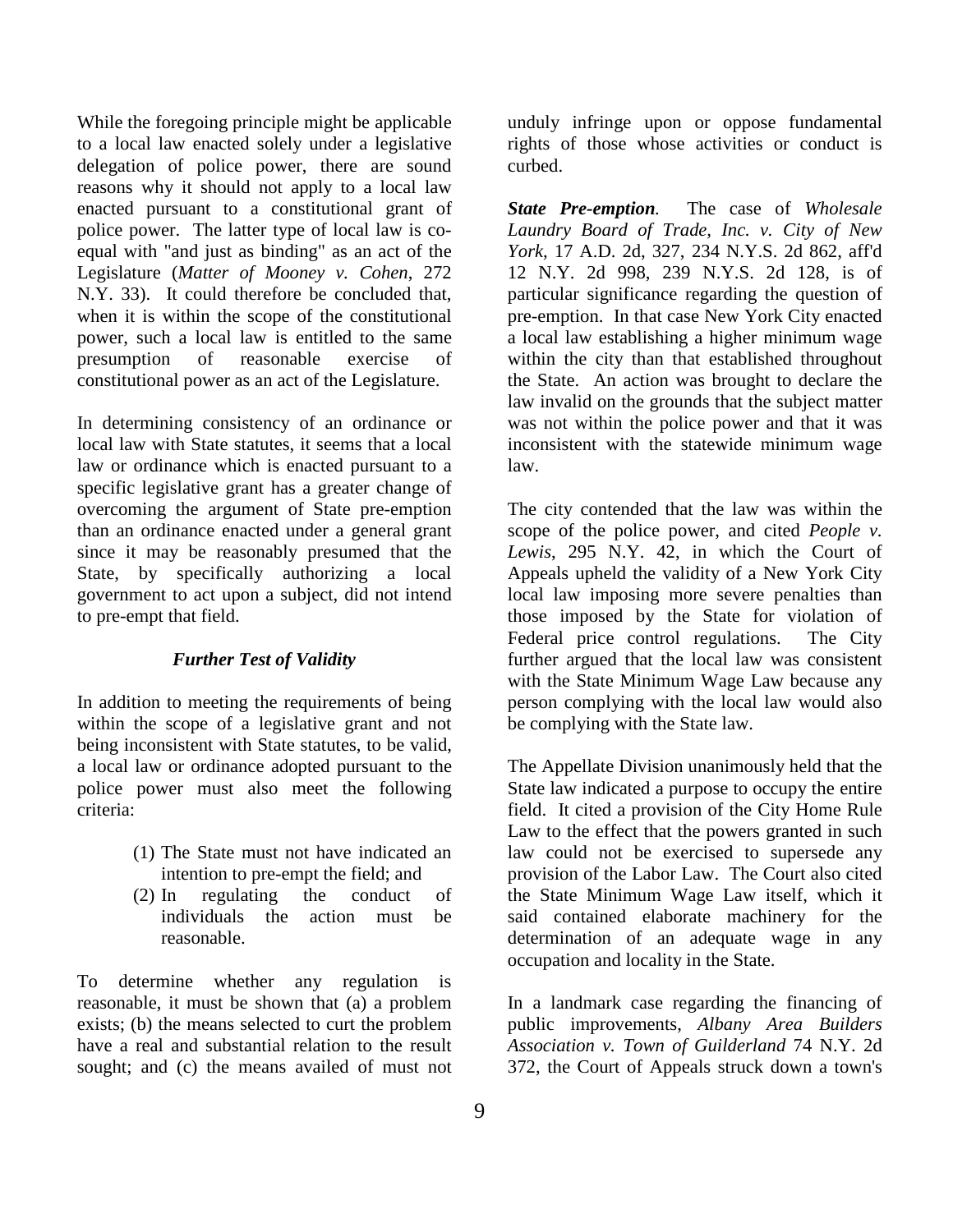Transportation Impact Fee Law, which had provided for the financing of town highway improvements through fees charged to applicants for development approvals. The court held that the provisions of the Town Law and the Highway Law dealing with the expenditure of town moneys for highway purposes evidenced a "detailed regulatory scheme in the field of highway funding, pre-empting local legislation on the subject."

*General Limitations*. Except for the tests of validity outlined above, a local law enacted by a municipality pursuant to the police power is in all other respects subject to the same limitations as an act of the State Legislature enacted under its police power. It must not be inconsistent with the State or Federal constitutions, there must be an actual or reasonable anticipated evil to be remedied and the measures provided must bear a reasonable relationship to this purpose. It must not violate the equal protection clauses of the State and Federal constitutions or any other provisions thereof.

## **DEVELOPING AND ADOPTING A LOCAL LAW**

The municipality is usually requested by a local officer to prepare legislation on a specific subject because there is a need for a new local law; or because there is need to change the existing law, to supplement it, or to amplify it. There are a variety of considerations in the development and adoption of a local law.

#### *Local Law Defined*

A local law is defined in Municipal Home Rule Law, Section 2(9) as follows:

"a law (a) adopted pursuant thereto or to other authorization of a State statute or charter by the legislative body of a local government, or

(b) proposed by a charter commission or by petition, and ratified by popular vote, as provided in article four of this chapter or as provided in a state statute, charter or local law; but shall not mean or include an ordinance, resolution or other similar act of the legislative body or of any other board or body."

A local law may be viewed as a form of municipal legislation which is superior to the older forms of municipal legislation by ordinance, resolution, rule or regulation, because the local law power is granted by the State Constitution, and is not a strictly delegated power from the State Legislature.

#### *Local Law Status*

A valid local law has status equivalent with a law enacted by the Legislature. A local law has the quality that it may be inconsistent with a law enacted by the Legislature and may amend, supersede or repeal such a law, providing, of course, that the State law is not a general law, or that the Legislature has not restricted the local law power on a particular subject. The courts have recognized the difference between a local law and an ordinance, resolution or other similar act of a legislative body, not only in form but also in substance. Among these terms there are decided differences. Municipal Home Rule Law, Section 2(9) provides that a "local law" shall not include an ordinance, resolution or other similar act of the legislative body.

#### *Local Law Power*

Whenever a local law is under consideration, the municipal attorney must reach a decision as to the existence and extent of local law power in relation to the subject matter at hand. This entails, in substance, the resolution of three threshold questions, as follows: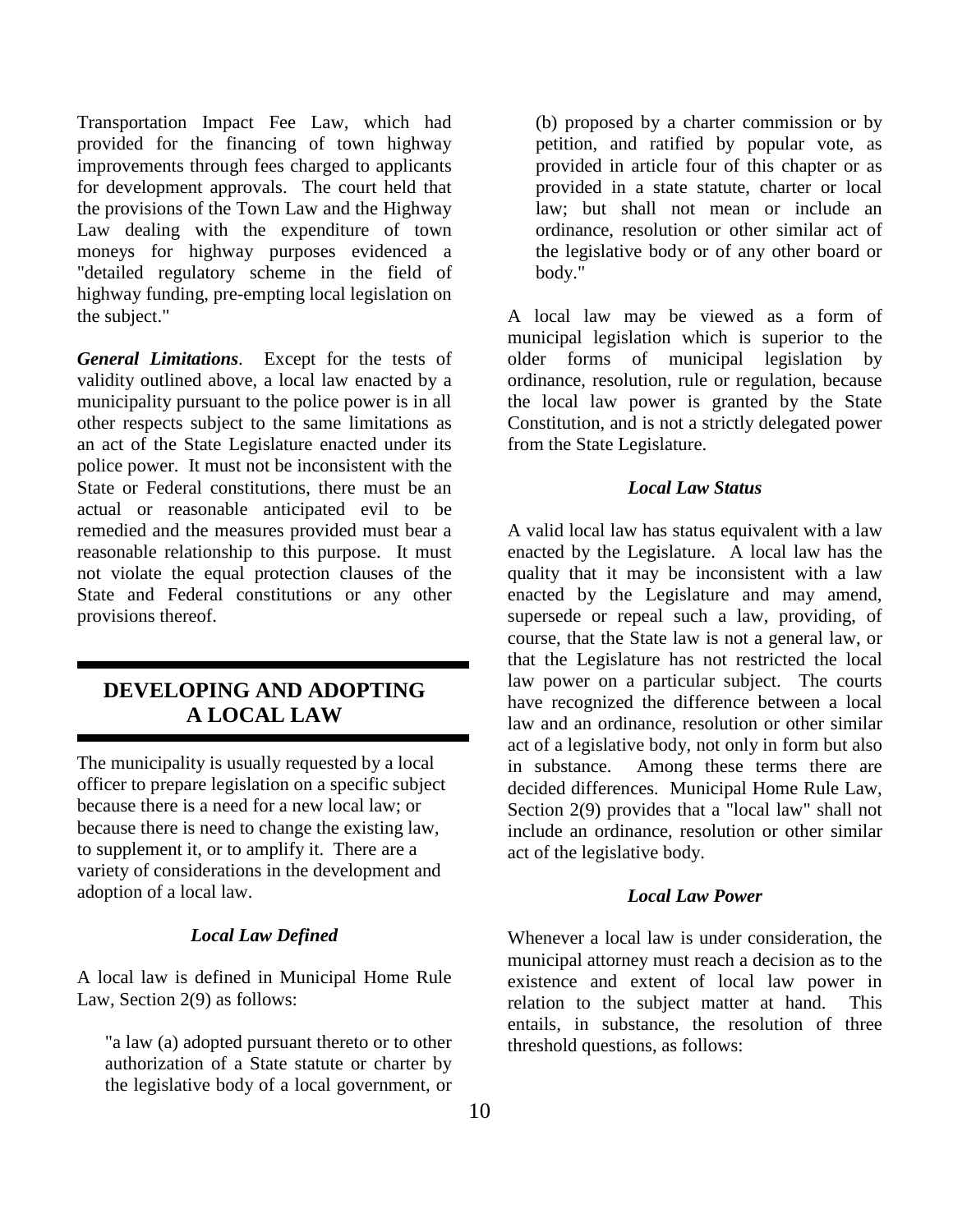- (1) Does the proposed subject matter of the local law fall within the general or specific grants of power contained in the Municipal Home Rule Law or elsewhere?
- (2) Are there, however, restrictions, limitations or prohibitions which would militate against the exercise of such power?
- (3) Is there overriding general law on the subject or has the state pre-empted the field?

After having resolved these issues, the municipal body can turn to the several steps involved in the development and adoption of the local law. This is a teamwork effort involving the municipal attorney, local government officials, the citizens, the local legislators and the clerk of the local legislative body. If active and willing cooperation and coordination is provided by each participant during the process, a successful local law will be achieved.

#### **Referendum Considerations**

#### *Policy Aspects*

Initially the municipal attorney should check to see whether the proposed local law would be subject to a mandatory referendum or referendum on petition under Sections 23 or 24 of the Municipal Home Rule Law. If he determines that the proposed local law is subject to referendum, he might want to raise a policy question with the members of the local legislative body as to whether they desire to adopt a local law which would be subject either to a mandatory referendum or to a referendum on petition. The questions raised by the referendum requirements should be carefully considered in light of the local situation, the desires and attitudes of municipal officials, civic organizations and citizens generally.

#### *Required Procedures*

Procedural referendum requirements are found in Municipal Home Rule Law, Sections 23 and 24. Section 23 relates to local laws subject to mandatory referendum and requires that proposed local laws within this category be voted upon at the next general election of "state or local governmental officers" in the local government, unless the local law itself provides for submission at a special election to be held on a designated day, or unless there is a valid petition requesting that it be submitted at a special election -- in which case the local legislative body would be required to fix a date for such special election.

Section 24 relates to local laws subject to referendum on petition and provides requirements for petitions in such cases. There is no provision in the Municipal Home Rule Law whereby a local legislative body may determine for itself whether to submit a local law to referendum.

Where under Section 24 a valid petition is received for a referendum on a proposed local law adopted by the local legislative body, the referendum is required to be held at the "next general election of state or local government officers" held in the local government, unless the petition requests that the referendum be at a special election and in accordance therewith the local legislative body takes action by local law to submit the matter to such a special election.

#### **General Determinations**

Assuming that no referendum is required or that the problem concerning referendum has been resolved in favor of taking action by local law, the next problem would relate to the approach to be taken in the local law that is to be drafted. The techniques of drafting are covered in Chapter 3, but prior to actual drafting, questions would arise such as: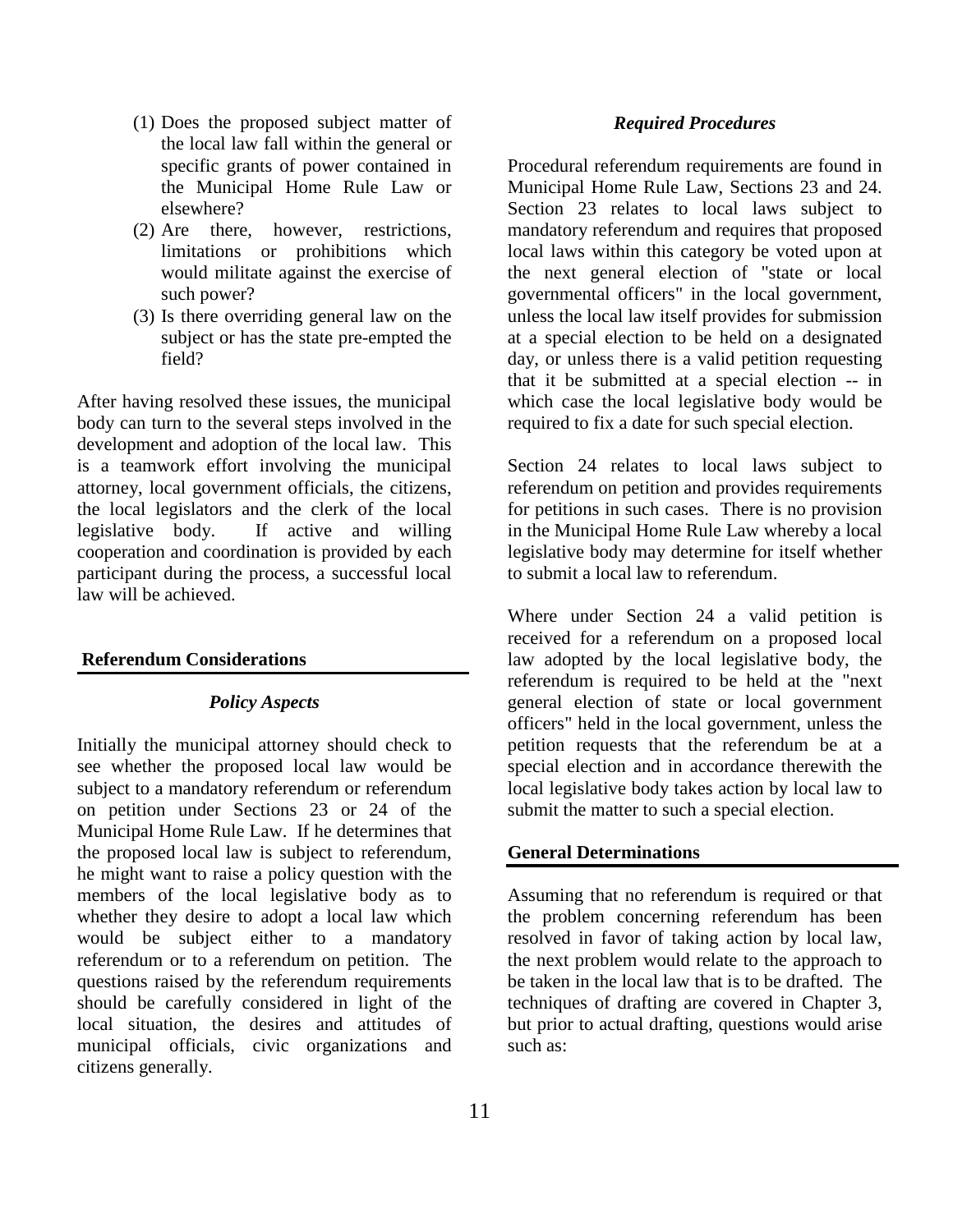- (1) Is the subject matter such that a legislative finding would be desirable for the purpose of reciting legislative intent or objective? This may help in sustaining validity in the event of litigation. If so, consideration should be given to the specific language that would precisely express the findings or intent.
- (2) What officer or agency of the local government is to have the power or duty?
- (3) How should the adjustment of a local law be phrased? Should it be phrased in terms of a direct requirement or should an officer or agency of the local government be authorized to determine whether or not to act?
- (4) Is an officer or agency to be empowered to adopt and promulgate rules and regulations as authorized by Municipal Home Rule Law, Section 10(4)(a)? If so, legislative standards will have to be provided and the municipal attorney will have to develop an adequate statement of such standards.
- (5) What enforcement remedies, if any, should be provided? Municipal Home Rule Law, Section 10(4)(b) provides a broad authorization for penalties and fines and for legal and equitable remedies, including the power to grant public servants the authority to issue appearance tickets.

With respect to some of these matters, the Municipal Home Rule Law provides specific authorizations; with respect to others, it does not. Some of these matters require a basic knowledge concerning the scope of police power and the manner of its exercise, the regulation of activities and businesses by administrative agencies, and the review of administrative determinations by the courts. Here, again, the other chapters of the handbook are designed to provide helpful guidelines.

#### **Major Procedural Steps**

After a local law has been drafted, the procedural requirements of Municipal Home Rule Law, Article 3 take effect.

#### *Introduction of the Local Law*

After the proposed local law has been drafted and is ready for introduction in the local legislative body, sufficient copies should be prepared in accordance with the requirements of the legislative body. It should be determined whether it is planned to introduce the proposed local law at a meeting of the legislative body or whether it is proposed to introduce it by mailing a copy to each member under the procedure provided in Section 20(4) of the Municipal Home Rule Law. The Municipal Home Rule Law makes it clear that a proposed local law may be introduced only by a member of the local legislative body.

While not required by the Municipal Home Rule Law, it is suggested that local legislative bodies establish a system of introductory and print numbers for proposed local laws and amendments thereof and that the present practice in some local governments of assigning a final number to each proposed local law as it is introduced be discontinued. Numbering will be discussed in more detail in Chapter 4.

#### *Legislative Stage*

After introduction, the proposal is ready for consideration by the local legislative body. It may be debated, and hearings open to the public and regular and executive meetings of the legislative body may be held with respect to it. Local officials, representatives of civic organizations and interested persons may be heard or their views solicited concerning the proposal.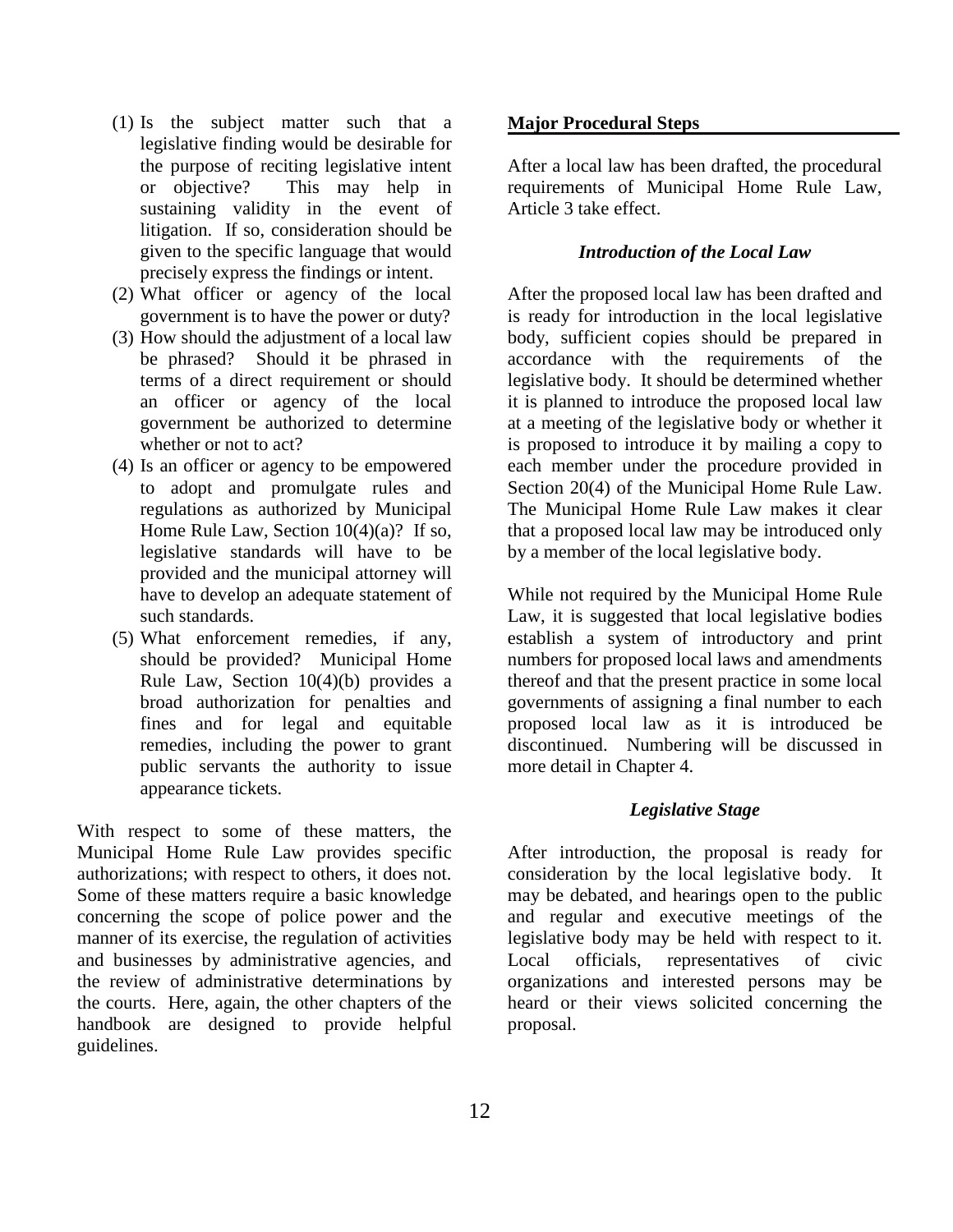**Waiting Time.** Possibly, one or more amendments may be considered and accepted. Assuming that the proposed local law is to be amended, it should be rewritten and reproduced in its amended form and given the same introductory number but a new print number. It would then be subject to the requirements of the Municipal Home Rule Law, Section 20(4), concerning being on the desks or table of the members for at least seven calendar days (exclusive of Sundays) or having been mailed to the members at least ten calendar days (exclusive of Sundays) before the local legislative body may act on it.

The waiting period requires exact computations of time that involve not only the Municipal Home Rule Law but also the General Construction Law. In counting days, the day on which a local law is placed on the desk or mailed should not be counted (General Construction Law, Section 20). It has also been held that the day of passage should not count in the waiting period *(London v. Wagner*, 22 Misc. 2d 360, 195 N.Y.S. 2d 550, aff'd 13 A.D. 2d 479, 214 N.Y.S. 2d 647, aff'd 11 N.Y. 2d 762, 227 N.Y.S. 2d 13).

In regard to the theory of substantial compliance as expressed in *Commission of Public Charities of City or Hudson v. Wortman*, 225 App. Div. 241, 7 N.Y.S. 2d 631, the court in *London v. Wagner* held that "the Court of Appeals has long since declared that almost identical language is mandatory and compliance is required. *People ex rel. Hatch v. Reardon*, 184 N.Y. 431, 439, 77 N.E. 970, 971, 8 L.R.A., N.S. 314."

*Emergency Message.* The Municipal Home Rule Law does, however, provide an emergency procedure for waiving the above waiting time requirements in the event there is necessity for immediate passage of the proposal (Section 20(4)). This requires a message of necessity from the elective or appointive chief executive officer, if there be one, or otherwise the chairman of the board of supervisors in the case of a county, the mayor in the case of a city or village, or the supervisor in the case of a town.

It has been held that the courts cannot inquire into the motives of the mayor or a city in sending an emergency message to the municipal assembly dispensing with the necessity that local laws be in their final form and on the desks of the members at least seven calendar days prior to final passage. The statute does not require that the emergency message shall set forth the facts constituting the emergency. (*Murway v. O'Brien*, 161 Misc. 438, 293, N.Y.S. 481).

*Adoption of the Local Law.* It is still possible that in its amended form the proposed local law will not be completely acceptable and that further amendments will be determined upon and the proposal further amended accordingly and then considered. Regardless of the number of times a proposed local law is amended, it must still be on the desks or table of the members, or mailed to them as the case may be, for the required time period in its final form, prior to passage.

Assuming that the local legislative body eventually reaches the point where it is ready to act on the proposal, it may do so by a majority vote of the total authorized membership of the body, except that a two-thirds vote is required for immediate passage under the emergency procedure. The courts have held that this overrides the provisions of the Second Class Cities Law (*Grady v. Yonkers*, 303 N.Y.S. 2d 620, 3d. case).

If the chief executive officer vetoes a proposed local law, the local legislative body may, within thirty days after receipt of the veto at a regular meeting thereof, reconsider the local law and override the veto by a two-thirds vote.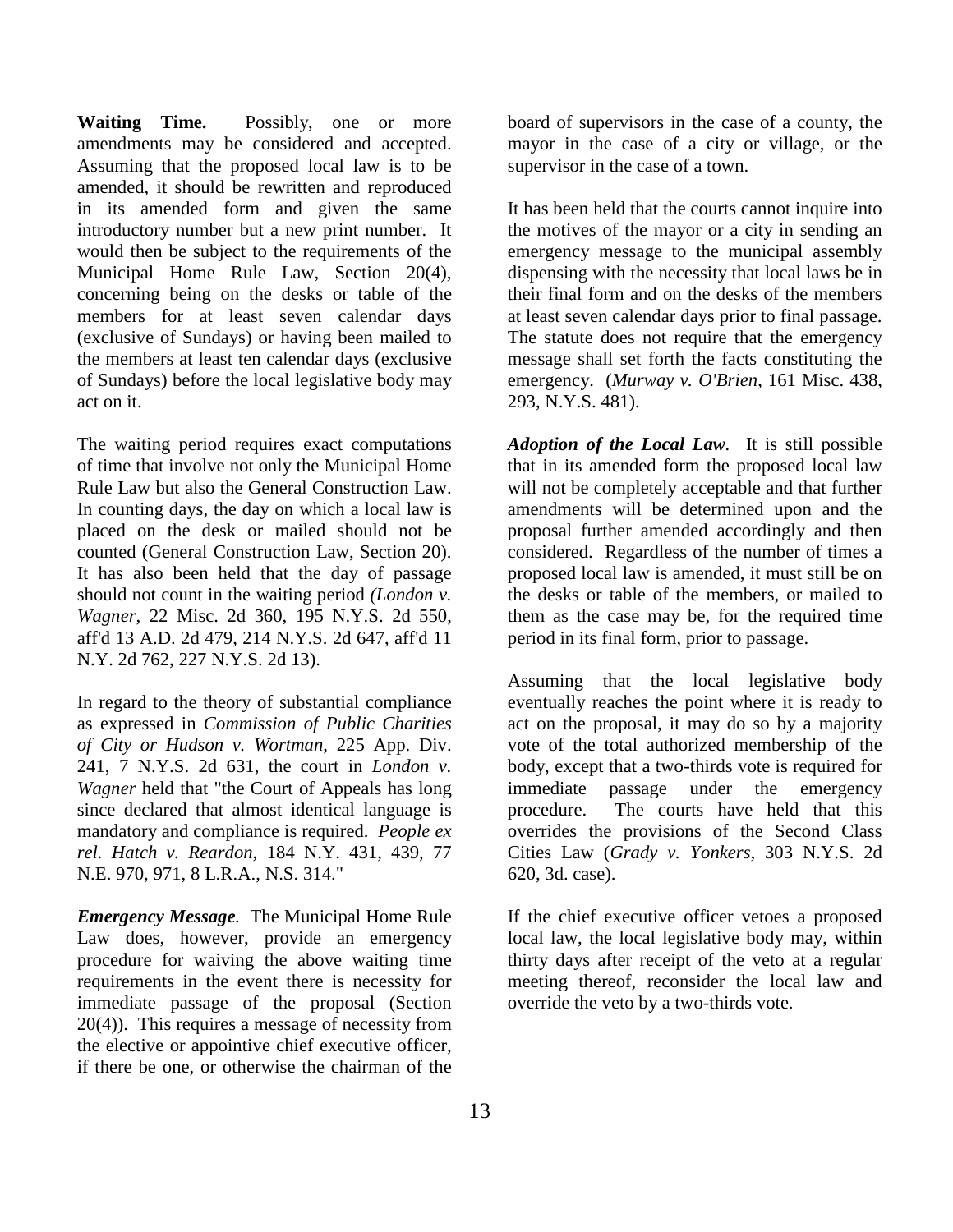#### *Public Hearings*

A public hearing must be held on each proposed local law. Where the elective chief executive officer of the local government has power to approve or to veto a proposed local law, he is required to give notice of and hold a public hearing before he approves or disapproves. If there is not such elective chief executive officer with power to approve or to veto, then the public hearing must be held by the local legislative body before it may take action to adopt a local law.

*Time Frame.* It is the responsibility of the municipal attorney to see that the format of procedures has been adhered to. For this reason and for clarification the following sequence is provided as a guide for moving an idea through the system to the adoption of a local law.

*Step I.* The local governing body has heard citizen complaints or has received information regarding a problem within the municipality. This complaint or problem has created a need for a local law.

*Step II*. The municipal attorney is requested to draft a law which deals with the problem at hand.

*Step III*. The law is presented to the municipal governing body and introduced by one of its members.

*Step IV.* A notice of hearing is published which informs the public governed by this proposed law, that such a matter is before the municipal body (or the chief executive officer who must finally approve the law, as the case may be) and their comments will be heard on the issue.

*Note:* Five (5) days must lapse between the notice of public hearing and the public hearing itself. The local government may, however, adopt a local law setting its own hearing-notice requirement for all local laws adopted by that municipality. If it does so, such a local law, which must itself have a hearing held on five days' notice, may set a general notice period of as little as three days.

Step V. The public hearing is held and the issues heard. If no changes are made to the proposed law, the municipal body moves to adoption (Step VI).

If the proposed law is changed, go to Step VII.

Step VI. As soon as is practicable after the hearing is concluded, the proposed law can be voted on and adopted or approved by the chief executive officer as the case may be. However, there must be a seven (7) day lapse (ten days if mailed) between the introduction of the proposed law and the adoption (between Step III and Step VI). Municipal attorneys should keep in mind that Sundays are not counted in the 7 day time frame. It should be useful to note that the 7 day (or ten day) introduction period can run concurrently with the hearing notice time period.

*Step VII*. The municipal attorney may be required to amend or redraft the proposed law based on the input from the local residents at the public hearing. If so, the procedure will start over at Step II and follow the same time frame as the original draft.

*Notice of Hearing.* There is no guideline set forth as to the content of the notice or how extensive the public hearing should be. *(Carlen v. The City of Glens Falls*, 35 Misc. 2d 363, 230 N.Y.S. 2d 965).

*Sufficiency of Hearing.* The hearing should provide for a complete presentation of arguments for and against the proposed law by the public in attendance at the hearing. Information generated at the hearing is then reduced to writing and used for reference by the legislative body prior to the enacting of the proposed law.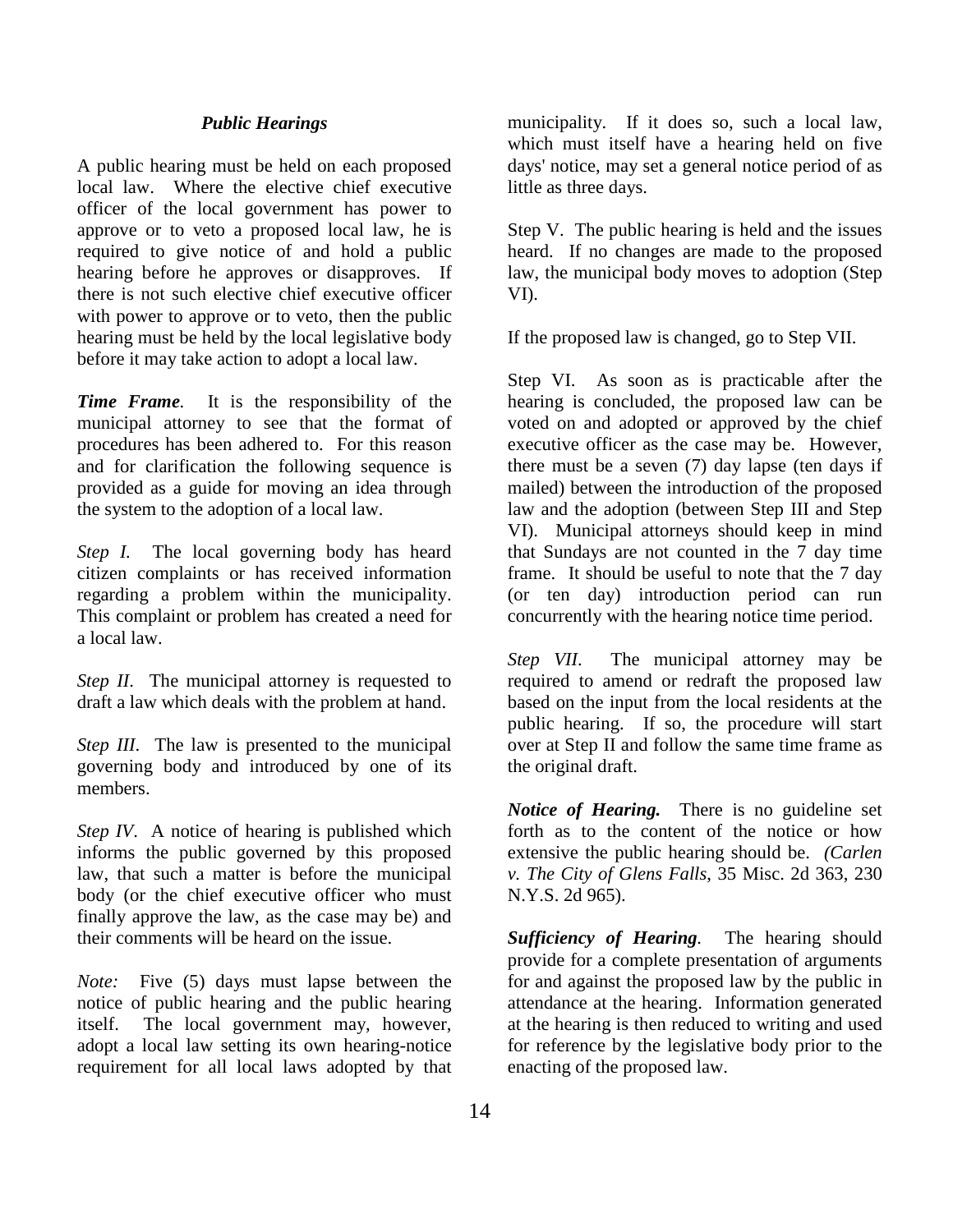Cases have been heard concerning the issue of sufficiency of the hearing and the right to terminate the public hearing when it was felt that all arguments were heard. *(Miner v. The City of Yonkers*, 189 N.Y.S. 2d 762 and *Martin v. Flynn*, 19 A.D. 2d 653, 241 N.Y.S. 2d 883).

Lastly, during the local law adoption process, the municipal attorney should be aware of other statutory requirements, such as a required referral to a state or county agency, which may affect the procedure for adoption of the local law.

### **DRAFTING TECHNIQUES**

The preparation of the drafted legislation by the involved citizens, boards, consultants, or municipal attorneys is a step-by-step process designed to follow guidelines within the Constitution, applicable statutes, court decisions, prior legislation and government agencies. The municipal attorney should be employed to review and scrutinize the material presented in the draft to assure the municipality that what is submitted, is workable and addresses the matter at hand.

#### **Sources of Drafting Assistance**

#### *Municipal Home Rule Law*

There are two sections of the Municipal Home Rule Law that specifically deal with the drafting of a local law. Municipal Home Rule Law, Section 20(2) details the enacting clause, while subdivision 3 limits such laws to one subject matter. The latter subdivision was recently amended so that local laws codifying or recodifying ordinances or local laws are deemed to embrace only one subject. Municipal Home Rule Law, Section 22(1) contains some instructions for the draftsman when a local law changes or supersedes the provisions of a State statute, a prior local law or ordinance.

#### *Assistance from State Agencies*

In some instances, State agencies may be of assistance in rendering advisory services. Sometimes they have sample or model laws that may be used as drawn, modified to fit the local situation or used as a guide to accomplish the local objective. At other times the agency staff may be available to review or critique a local law which is in draft form. Rarely, because of staff and time limitations, can state agencies actually draft local laws.

#### *Published Volumes of Local Laws*

Prior to 1974 bound volumes of all local laws filed were published by the Secretary of State. These volumes remain a valuable source of assistance in drafting local laws.

The drafting and enactment of any local law should, however, be undertaken with the advice and assistance of experienced legal counsel. As there have been several judicial decisions on the extent to which municipalities may regulate various activities, provisions found in the local laws of other municipalities should not be used out-of-hand unless they are determined to be legally sound for your local government.

#### *Bill Drafting Manual*

Perhaps the best source for form, style and techniques is the *Bill Drafting Manual* published in limited quantity by the Legislative Bill Drafting Commission. Although the manual is oriented towards the drafting of State Laws, its principles apply equally well to drafting local laws.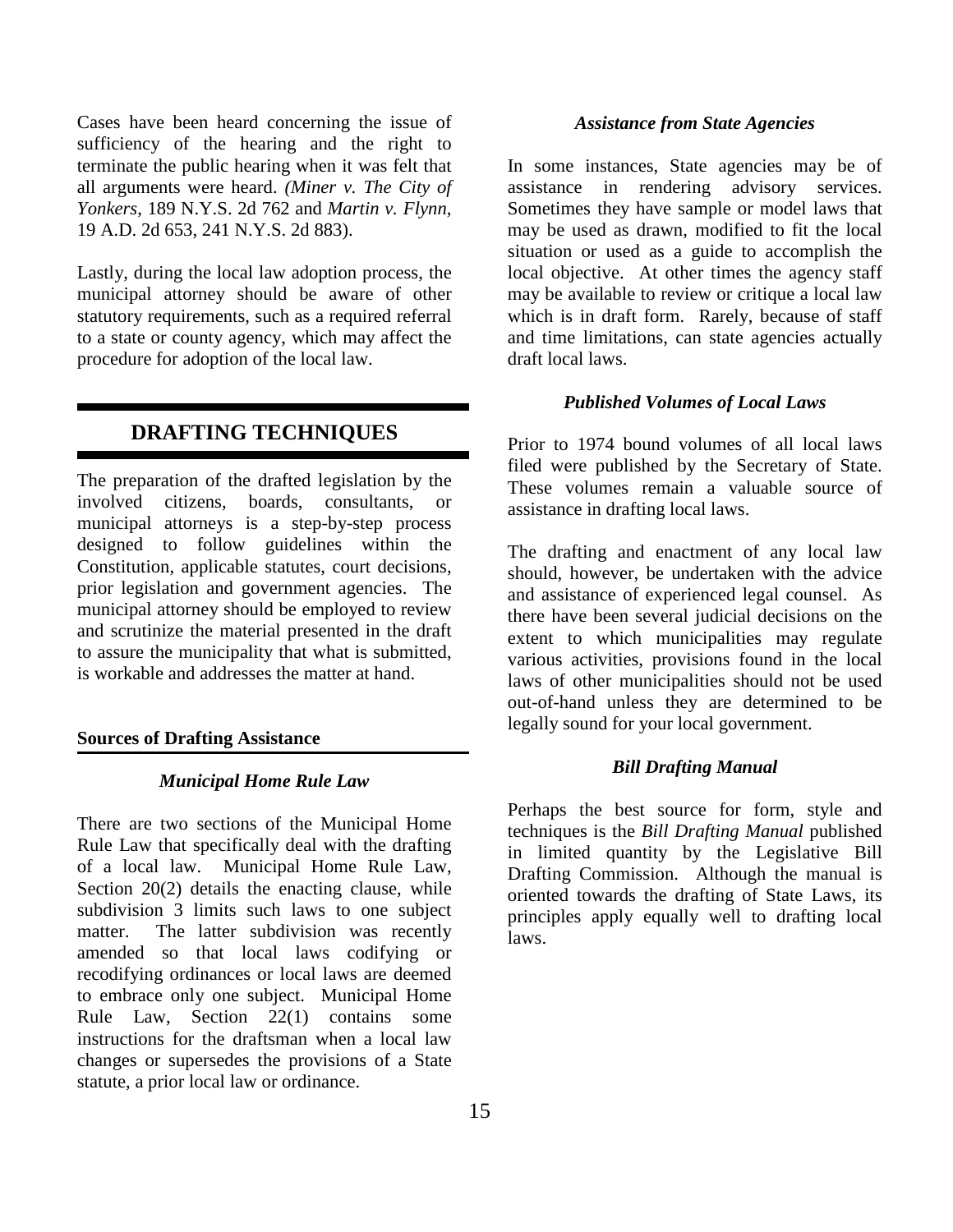#### **Standard Guidelines**

Every local law should contain four formal parts, each of which will be separately considered in the order named:

- (1) The title
- (2) The enacting clause
- (3) The body
- (4) The effective date

#### *Title of the Local Law*

Municipal Home Rule Law, Section 20(3) provides as follows: "Every such local law shall embrace only one subject. The title shall briefly refer to the subject matter. For purposes of this chapter, a local law relating to codification or recodification of ordinances or local laws into a municipal code shall be deemed to embrace only one subject. As used herein codification or recodification shall include amendments, deletions, repeals, alterations or new provisions in the municipal code; provided, however, that the notice of public hearing required by this section shall briefly describe the codification or recodification."

*General Principles*. Modern authorities on local law drafting assert that the best title is one which is brief and kept in general terms, not one which is an abstract of all the incidental provisions of the local law.

Some authorities assert that the title is the last part of a local law to be prepared. Certainly a title should be carefully checked after the local law is completed, to ascertain if all provisions of the local law are germane to the title. However, if the draftsman first carefully considers the object or purpose of the proposed local law, and prepares a title expressive of this object or purpose, it will be a useful guide for him in

drafting the local law and should require little if any, later amendment.

*Judicial Guidelines*. A law may not be used to conceal another provision which would create legislative logrolling. In *Burke v. Kern*, 287 N.Y. 203, the court stated that although a law must be limited to one subject, it may embrace the carrying out of that subject matter in various objective ways, provided the objectives are naturally connected with the subject matter and the title could be said to apprise the reader of what may reasonably be found in the statute.

Since this case was decided in 1941, it has consistently been followed in the Court of Appeals and the lower courts. Twenty years later the Appellate Division, Third Department, using these guidelines ruled that a local law of the City of Glens Falls was valid because:

"...the title clearly indicates and correctly describes the subject as the enactment of a minimum salary schedule and a reading of the proposed law will disclose nothing at variance therewith. That the title recites, whether diffusely or unnecessarily, a number of purposes -- again as distinct from the subject - - is not enough to condemn the form of the projected act." (*in re Mitrione's Petition*, 14 A.D. 2d 716, 291 N.Y.S. 2d 866)

#### *Examples of Titles*

A local law establishing standards of conduct for officers and employees of the City of Schenectady

A local law relating to the establishment of a commissioner for conservation of the City of Ithaca

A local law to establish a narcotics guidance council in the town of Putnam Valley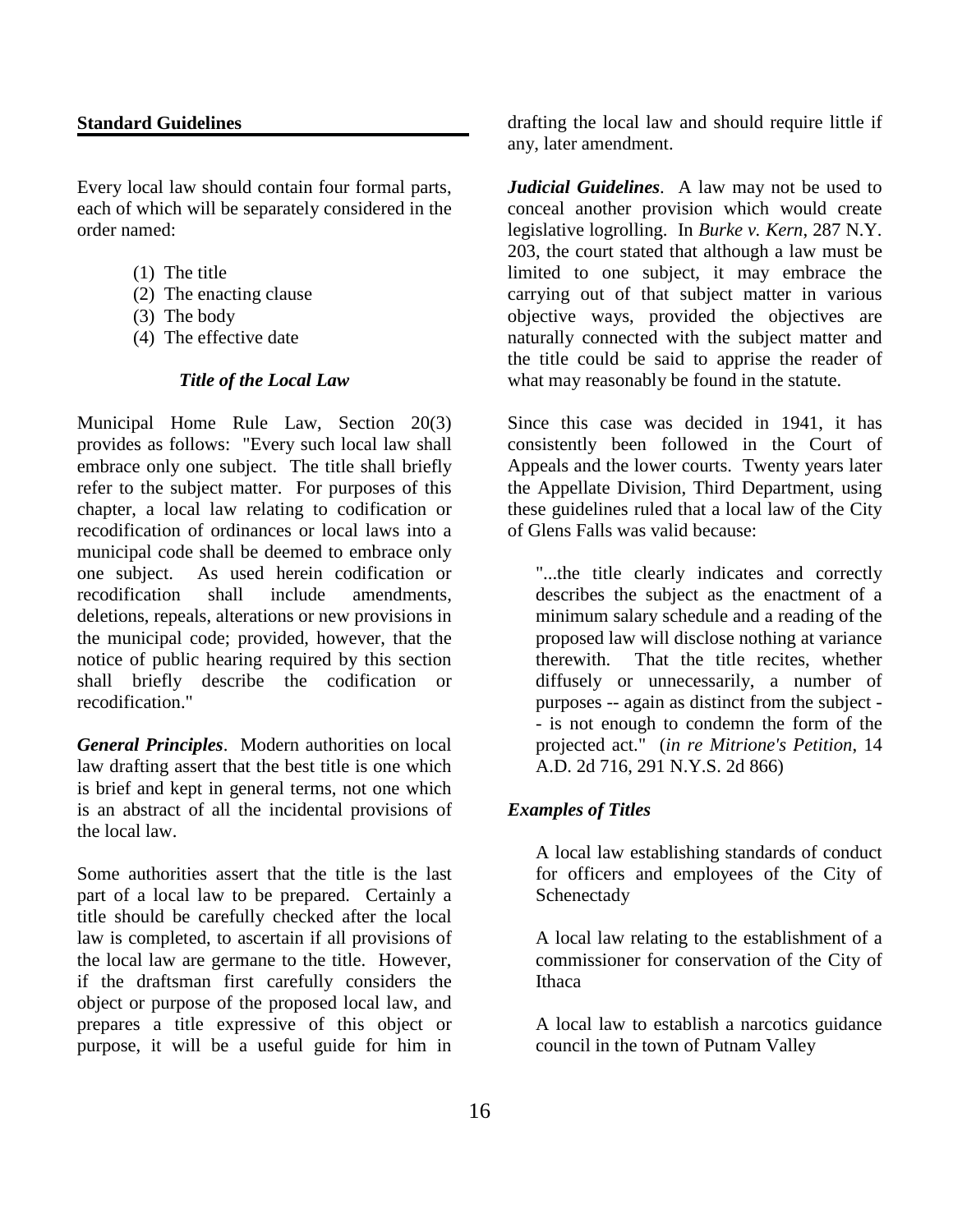#### *Enacting Clause of the Local Law*

The enacting clause is specifically stated in Municipal Home Rule Law, Section 20(2), where it is stipulated that the style of the local law shall be "Be it enacted by the (naming the legislative body) of the (name of local government) as follows:" This quoted wording must appear in every local law.

Failure to include an enacting clause renders a local law invalid. (*Noonan v. O'Leary*, 206 Misc. 175, 132 N.Y.S. 2d 726)

#### *Examples of Enacting Clauses*

Be it enacted by the board of supervisors of the county of Saratoga as follows:

Be it enacted by the legislature of the county of Erie as follows:

Be it enacted by the common council of the city of Utica as follows:

Be it enacted by the town board of the town of German Flats as follows:

Be it enacted by the board of trustees of the village of Herkimer as follows:

#### *Body of the Local Law*

*Basic Rules.* The body of any local law contains the legislative objective and expresses how it is to be accomplished. It should be set forth clearly, concisely, and logically within the limitations of the Municipal Home Rule Law.

Although the law does not specifically use the term, it takes cognizance of the body of a local law in two instances. The most important rule to be observed is stated in Municipal Home Rule Law, Section 20(3) viz., "Every such local law shall embrace only one subject," The other basic

rule to be followed is expressed by Municipal Home Rule Law, Section 22(1) which states:

"In adopting a local law changing or superseding any provision of a state statute or of a prior local law or ordinance, the legislative body shall specify the chapter or local law or ordinance, number and year of enactment, section, subsection or subdivision, which it is intended to change or supersede, but the failure so to specify shall not affect the validity of such local law. Such a superseding local law may contain the text of such statute, local law or ordinance, section, subsection or subdivision and may indicate the changes to be effected in its text or application to such local government by enclosing in brackets, or running a line through, the matter to be eliminated therefrom and italicizing or underscoring new matter to be included therein."

*Division into Sections.* The body of every proposed local law consists of one or more parts referred to as sections, which should be consecutively numbered with Arabic numbers (1, 2, 3, etc.) commencing with 1. In the first section of every proposed local law, the word "section" should be written out and in each succeeding section the section symbol (§) should be used.

There are various types of sections, e.g., legislative declarations, separability clauses, effective dates, appropriations, etc. Most frequently, sections are used to identify the portions of law to be affected, that is, amendments or repeals of existing provisions or additional provisions.

In doing this, the section of the proposed local law must not only identify any portion of existing law being affected, but also indicate by number and year the State or local law, which added, last numbered or last amended the portion of law identified in the section.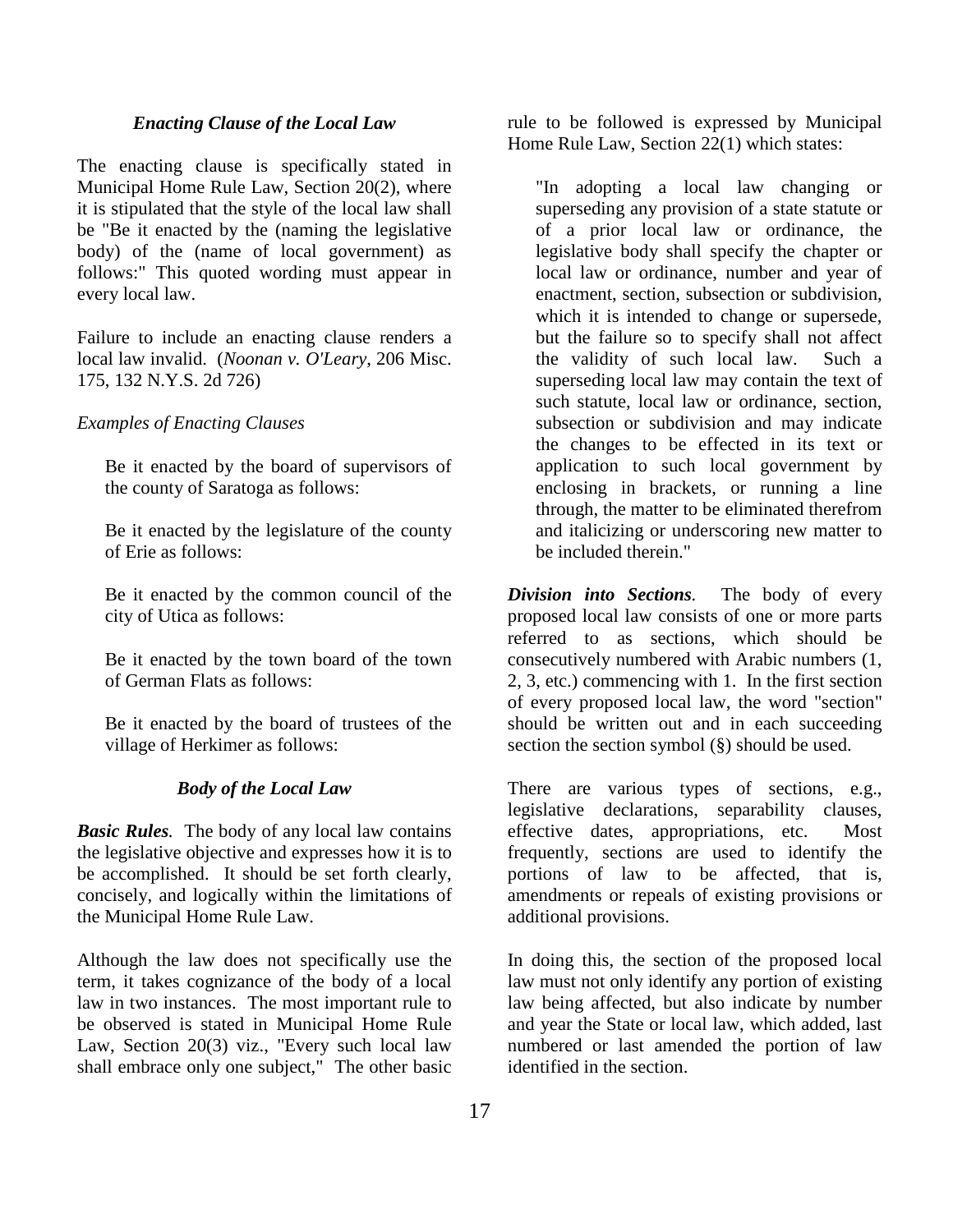For example, assume section 3 of Local Law No. 6 for the year 1985 of a local government was part of the original enactment of such law and was amended once by Local Law No. 1 for the year 1987. If it is proposed to amend section 3, the first section must set forth the law, the section to be amended, and the local law and the year in which the most recent change was made to the section, as shown in the following example:

Section 1. Section three of local law number six of 1985, as amended by local law number one of 1987, is hereby amended to read as follows:

*Important Details.* Drafting is even further refined by guidelines for the proper expression of numbers, the use of abbreviations or capital letters, how to use brackets and underlining and many other items. These can become so minute that it is best to read the detailed discussion of them in the legislative bill drafting manual.

Good draftsmanship and common sense indicates that the requirements of Municipal Home Rule Law, Section 22(1) be followed meticulously to achieve clarity and definiteness. However, failure to specify the chapter, number, year or act of the statute does not affect the validity of the local law. (*Commission of Public Charities of City of Hudson v. Wortman*, 255 A.D. 241, 7 N.Y.S. 2d 631, aff'd. 279 N.Y. 711).

There is also latitude given local laws that amend a city or county charter. A charter need not be amended piecemeal by a series of separate local laws, but a single charter amendment may be proposed dealing with the various provisions of the charter. (*City of Albany v. Yaras et al*. 283 A.D. 214, 126 N.Y.S. 2d 733 and cases cited therein, aff'd., 308 N.Y. 864).

*Judicial Standards*. In many instances litigation regarding local laws involves the requirement that every local law shall embrace but one subject,

and that the title shall briefly refer to the subject matter. All of the cases previously cited in regard to title, enacting clause and charter amendments discuss the proposition that the local law shall embrace only one subject. There are many shades of gray, and all of the cases should be read and digested in order too ascertain the trend of judicial opinion.

The principles enunciated in *Burke v. Kern*, supra, are still employed. Courts will differ in their application. In the Mitrone case, supra, the Supreme Court held the local law invalid, but the Appellate Division overruled, holding that there was but one subject within the law even though it was clouded by the recitation of numerous purposes. However, if the law obviously violates these requirements, the courts will reject it summarily.

In another case, the court stated that from a reading of the petition it was obvious that the proposed local law contained matters requiring either mandatory or permissive referendum, and that more than one subject was covered. In the absence of referenda and by covering more than one subject, it appeared that the law was not ready for filing. (*Village of Massena v. Lomenzo,* 58 Misc. 2d 40, 294 N.Y.S. 2d 657.

#### **Effective Date of the Local Law**

*Basic Rules*. The Municipal Home Rule Law recognizes that a local law should have an effective date. Section 27, subdivision 3, states that notwithstanding the effective date of any local law, a local law shall not become effective before it is filed in the Office of the Secretary of State. Subdivision 4 of the same section states that subject to the provisions of subdivision 3 thereof, every local law shall take effect on the twentieth day after it shall finally have been adopted, unless a different time shall be prescribed therein or required by either the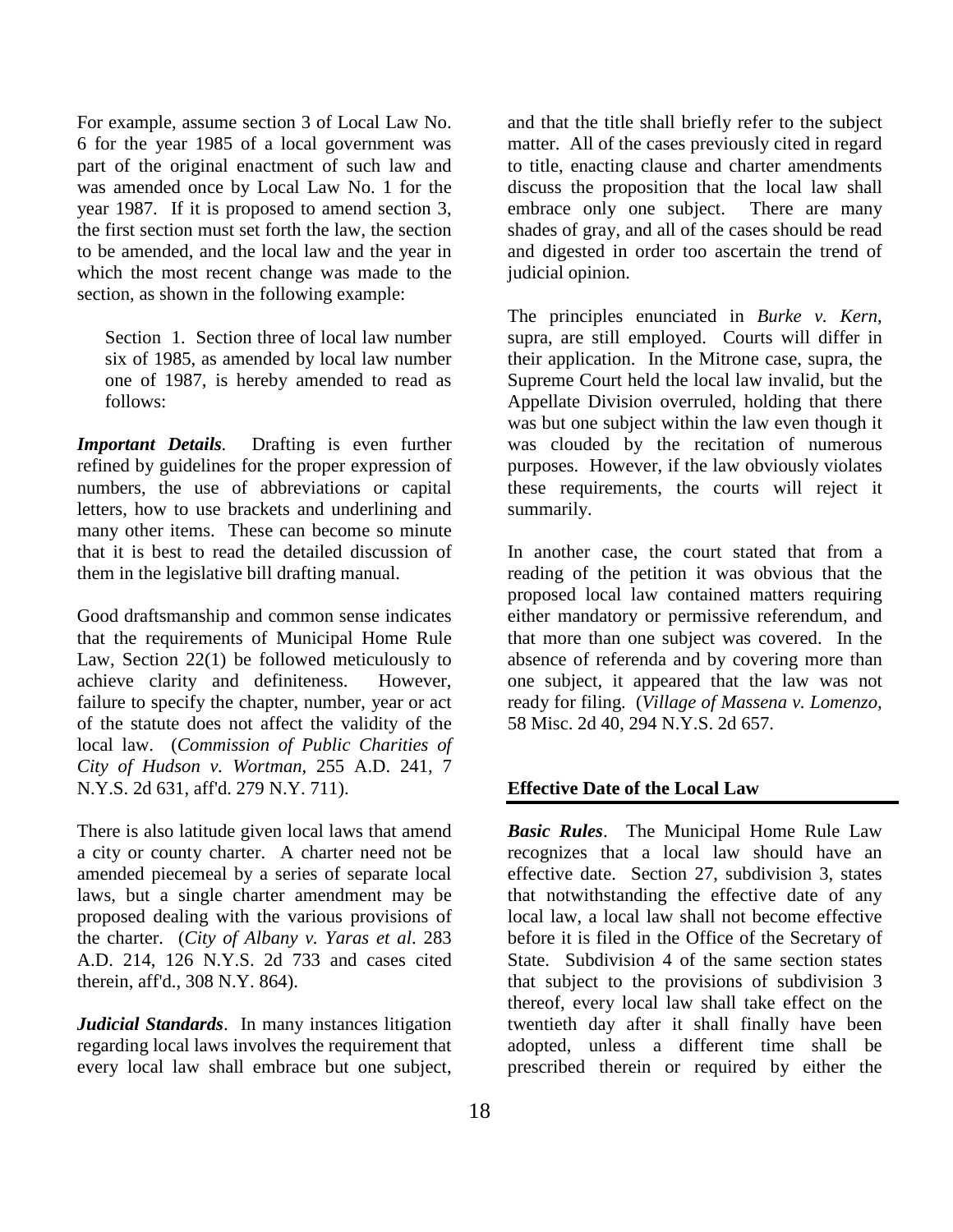Municipal Home Rule Law or other provisions of law.

*Qualifying Conditions*. While it is strongly advocated that every local legislative enactment should conclude with an effective date, this still requires careful consideration. For example, if a local law imposes new duties upon a local agency, consideration should be given to postponing the effective date of the local law sufficiently to permit the agency affected to make adequate preparation for the proper administration of the new duties.

The same need is apparent for delaying the effective date of a local law which affects local legal procedures, or which defines as a crime some act or omission not previously a crime, or which affects or imposes limitation upon a person's rights, obligations or duties. The moving consideration should be to allow ample time for those who have been affected by the new law to become acquainted with its provisions.

*Local Laws Subject to Referendum*. A properly structured effective date may prevent severe complications in a locality. Municipal Home Rule Law, Section 23(1) provides that a local law subject to mandatory referendum becomes operative as prescribed therein only if approved by the qualified electors voting upon the proposition. This provision must, however, be read together with Section 27(3), which in any case prohibits a local law from becoming effective until filed with the Secretary of State.

A law of a city, county or town subject to referendum on petition does not take effect until at least 45 days after adoption, providing no petition is filed. If a petition is filed, the law does not take effect until approved by the qualified electors voting for its approval. In each of these cases the effective date still hinges upon the law being filed with the Secretary of State. A definite expression within the law stating an effective date could prevent complications. The procedure for village local laws subject to referendum on petition is set out in Article 9 of the Village Law. In the case of villages, the local law takes effect 30 days after adoption if no petition is filed.

A local law that is not subject to a referendum should specify an effective date, especially if it is one that imposes new duties upon a local agency or which defines as a crime some act or omission not previously a crime.

#### *Examples of Effective Date*

This local law shall take effect immediately.

This local law shall take effect twenty days after it is filed as provided in section twentyseven of the Municipal Home Rule Law.

This local law shall take effect on January first, nineteen hundred ninety-three.

## **ADOPTION, FILING AND PUBLICATION**

Municipal Home Rule Law, Section 27 details the procedure required for the filing and publication of local laws. Publication is the duty of the Secretary of State. The clerk or other official designated by the legislative body is responsible for the multiple filings required by this section.

The "Sequence of Events" outlined at the end of this chapter provides a scheduling guide to aid legislators with prescribed steps in the law making procedure. Omission or failure to observe these technicalities may embarrass local officials, delay the effective date of the local law and render the local law invalid.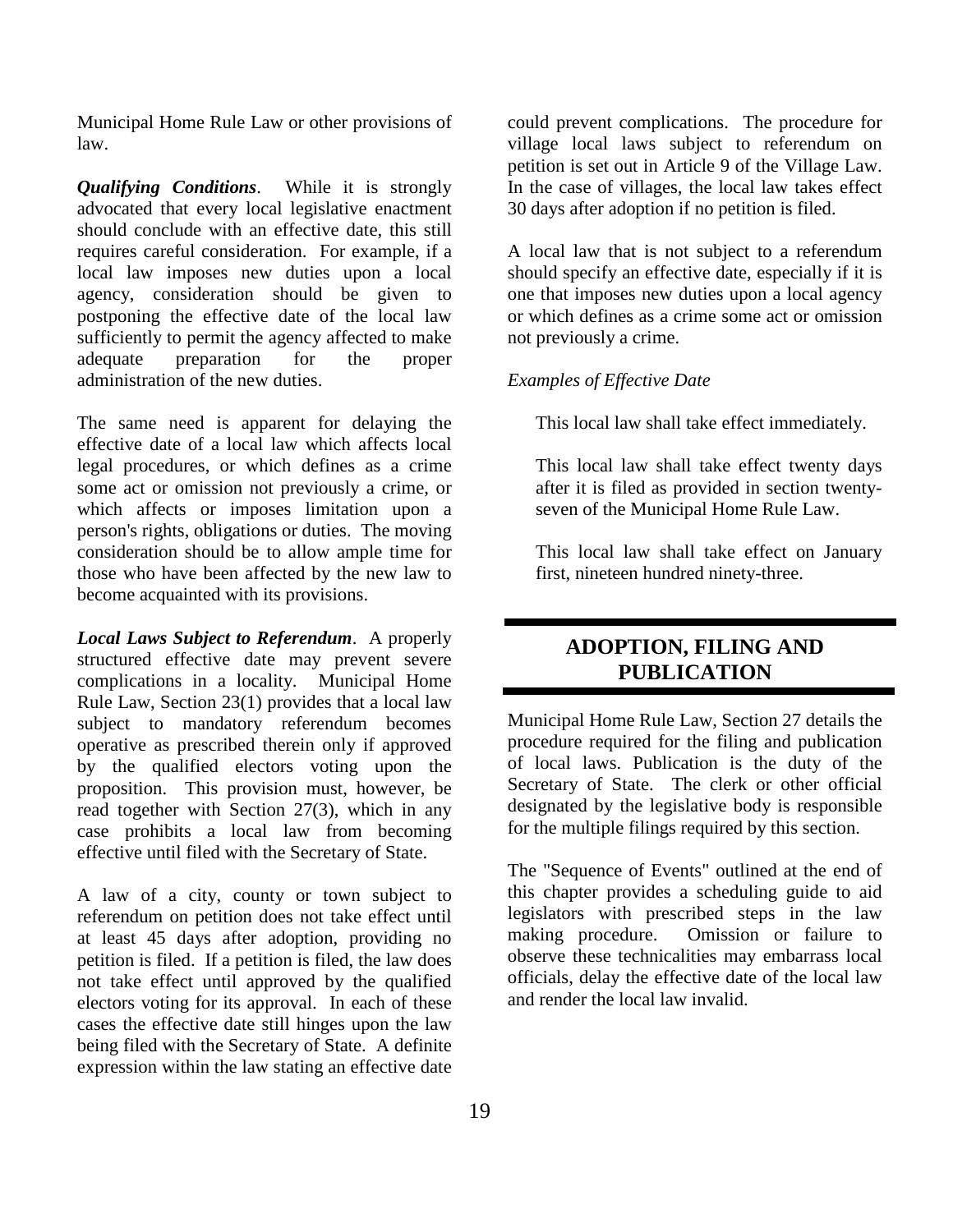#### **Adoption of Local Laws**

#### *Laws Not Subject to Referendum*

If the local law is not subject to referendum, it is ready for filing after it has been finally adopted. Final adoption occurs after it has received the required public hearing and after it receives the majority affirmative vote of the total voting power of the legislative body in those local governments which do not have an elective chief executive officer with the power to veto local laws.

*Approval by Elective Chief Executive*. In those local governments with an elective chief executive officer possessing power to veto local laws, final adoption occurs when the elective chief executive officer holds a hearing and approves the law presented to him by the legislative body. It should be noted that the elective chief executive officer has 30 days to either approve or disapprove a local law.

An elective chief executive officer is defined as "The chief executive officer of a county elected on a county-wide basis or if there be none, the chairman of the board of supervisors, the mayor of a city or village or the supervisor of a town, where such officer is vested with power to approve or veto local laws or ordinances." (Municipal Home Rule Law, Section 2(4))

Such power to approve or veto local laws by the elective chief executive officer may be conferred by a state law or it may result from the passage of a local law granting such power to the elective chief executive officer of the local government.

*Disapproval by Elective Chief Executive*. It the elective chief executive officer disapproves the law, he must return it to the clerk of the legislative body with his objections stated in writing. The clerk is then directed to present the disapproved law, with the objections, to the legislative body at its next regular meeting. The objections are then entered in the record of the proceedings of the legislative body. The legislative body thereafter, within 30 days, may reconsider the law.

There is a distinct prohibition against the clerk of the legislative body presenting the vetoed law at any meeting but the next regular meeting. If the legislative body convenes a special meeting to receive the executive's veto and to override that veto, the law is not legally adopted. (*Barile v. City Comptroller of City of Utica*, 56 Misc. 2d 190, 288 N.Y.S. 2d 191)

Once the veto and message have been presented at the next regular meeting, the legislative body within the next 30 days may, however, convene a special meeting to override the executive's veto. *(Barile v. The City of Utica*, supra)

#### *Laws Subject to Referendum*

If the local law is subject to a referendum - mandatory or on petition -- it cannot take effect until it receives the affirmative vote of a majority of the qualified electors voting thereon at a general or special election.

If the local law is subject to a referendum on petition and no valid petition is filed requesting such referendum, it cannot take effect until after the time for the filing of such petition expires. Such a petition must be filed with the clerk of the legislative body within 45 days after the adoption of the law in the case of a city, county or town, and within 30 days in the case of a village.

Even though Municipal Home Rule Law, Section 27, states that a local law must be filed within 20 days after final adoption, the courts have held that a local law which is subject either to a mandatory referendum or to a referendum on petition is not ready for filing until after the question of the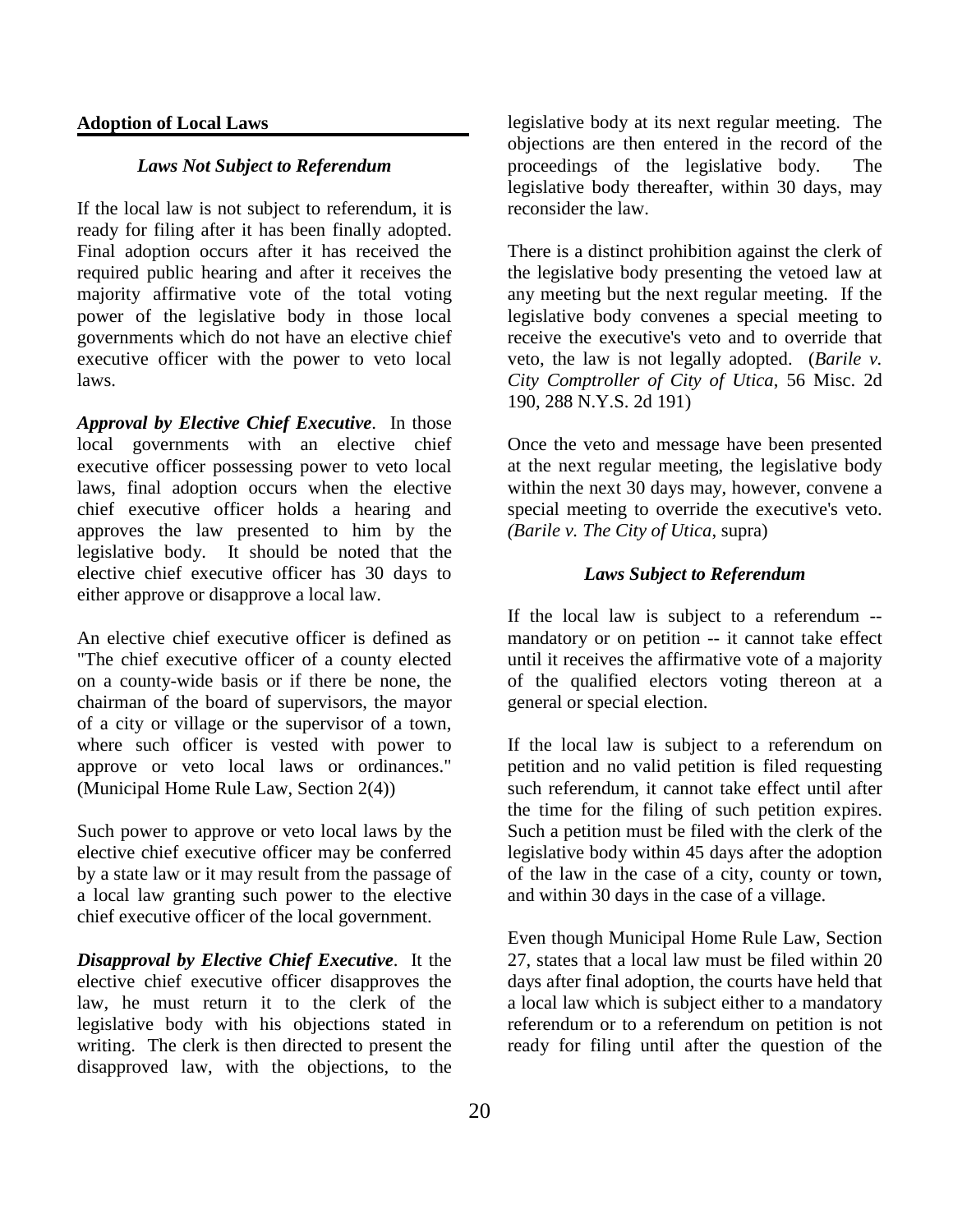referendum has been settled. (*Village of Massena v. Lomenzo*, 58 Misc. 2d 40).

#### **Submission for Filing**

#### *Preparation of Required Copies*

When a local law is ready for filing, the clerk, or other officer designated by the legislative body, should prepare at least four copies of the local law and if it is a county local law, an additional copy should be prepared. These copies are prepared upon forms furnished by the Department of State which are the official forms required for filing local laws.

*Style of Copies*. If additional pages are required, they must be of the same size as the form furnished by the Department of State. For convenience, printed, mimeographed or typewritten copies of the local law may be pasted on the form but these must not be a size larger than the form. Only true and legible copies will be accepted for filing. (19 NYCRR, Section 130.3)

Each certified copy shall contain the text only of the local law. If the local law amends an existing local law, each certified copy shall contain the text only as amended. There should not be included in such copy brackets, deletions, italics or underscoring to indicate changes. Do not include in such certified copy any parts of the old law to be omitted and do not italicize any new matter. (See Municipal Home Rule Law, Section  $27(2)$ 

#### *Numbering Local Laws*

At this time, the local law should be given a number. Proper technique and procedure dictate that while a proposed local law is being considered for adoption or approval, it should be given an introductory number. If this system is not used, confusion can result.

Consider for a moment what happens when identifying numbers are not used. As a case in point, a town may have under consideration the adoption of four local laws which are numbered respectively Local Law 1, 2, 3 and 4 of the year 1992. Local Law 1 is finally adopted and duly filed with the Secretary of State. Local Law 2 is not adopted and consequently not forwarded for filing. Local Law 3 is subject to permissive referendum and therefore cannot be filed until after the expiration of the forty-five day period or after its approval by the electors. Local Law 4 is finally adopted and submitted for filing to the Secretary of State.

Under the above circumstances, the Department of State's records would show that only Local Law 1 has been filed when it received Local Law 4. The Department of State would then want to know what happened to Local Laws 2 and 3. This, needless to say, creates problems which could be easily avoided by proper numbering.

*Importance of Introductory Numbers*. When introductory numbers are used, neither the local government nor the Department of State will have any problems with respect to the correct numbering of local laws. Take the same four proposed local laws just discussed and give them appropriate introductory numbers such as: Proposed Local Law 1, 2, 3 and 4, respectively.

Under the given illustration, Proposed Local Law 1 was finally adopted and being the first local law submitted for filing in the year 1992 would be identified and filed as Local Law 1 of 1992. An appropriate notation to the effect should be entered in the local clerk's records. Proposed Local Law 2 was not adopted and therefore would not bear a local law number. Since Proposed Local Law 4 was finally adopted while the fate of Proposed Local Law 3 had not been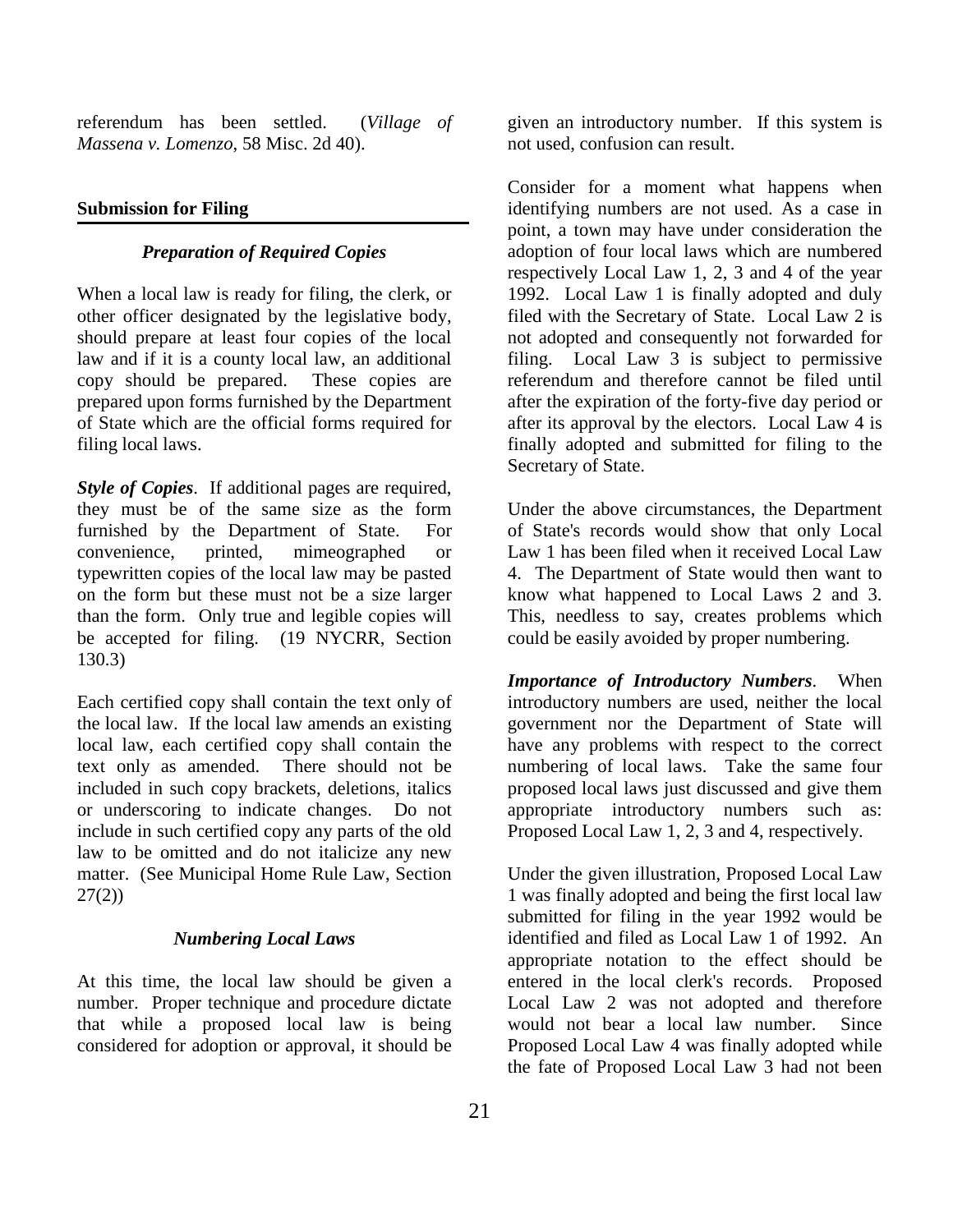determined, Proposed Local Law 4 would become identified and filed as Local Law 2 of 1992. An appropriate entry to this effect should be made by the local clerk in his records. The local government's determination of the correct local law number should therefore be based on the date of final readiness for filing, regardless of other actions taken preliminary to that date.

#### *Certification of Copies*

Each required copy of a local law must have affixed to it a certification by the clerk of the legislative body or other officer designated by the legislative body. The exact type of certification is provided by the Department of State on its form. (19 NYCRR, Section 130.5)

Municipal Home Rule Law Section 27 was amended in 2011 to repeal the requirement for an additional certification by the municipal attorney.

#### *Places for Filing Copies*

After the proper number of copies have been prepared and certified by the clerk and the attorney, the multiple filings should be accomplished within 20 days. One certified copy is filed in the office of the clerk of the legislative body in a separate book which contains an index, and one certified copy is filed with the Secretary of State. If the local law has been adopted by a county, a certified copy is filed in the office of the county clerk.

#### **Publication**

#### *Processing by Secretary of State*

When a local law is received by the Secretary of State, it is referred to the State Records and Law Bureau for processing. There it is checked for compliance with the formal requirements of the Municipal Home Rule Law and the rules of the Department of State. If the formal requirements are met, the local law is filed and a filing stamp containing the date of filing is impressed thereon. If the formal requirements are not met, the local law is returned promptly and the Bureau points out what needs to be done to make the local law acceptable for filing.

Before returning a local law, the Bureau reviews the subject matter of the local law for the purpose of ascertaining whether or not a delay in filing could cause complications for the local government. When the Bureau has reason to believe that it might, it will alert the clerk or attorney by phone in order that a responsible local officer will have a clear understanding of the defect or omission and suggestions can be made to expedite filing. Minor corrections, such as proper numbering, may be accomplished by a letter from the local government rather than return of the local law for correction and recertification. More substantial corrections will be handled on a case-by-case basis through communication with the local government.

#### *Publication*

After a local law has been accepted for filing, it is filed and indexed. The indices of local laws are maintained in Albany by the Secretary of State. In this way, general knowledge concerning all local laws adopted by local governments throughout the State is available. Counties must publish local laws in their official newspapers as required by County Law, Section 214.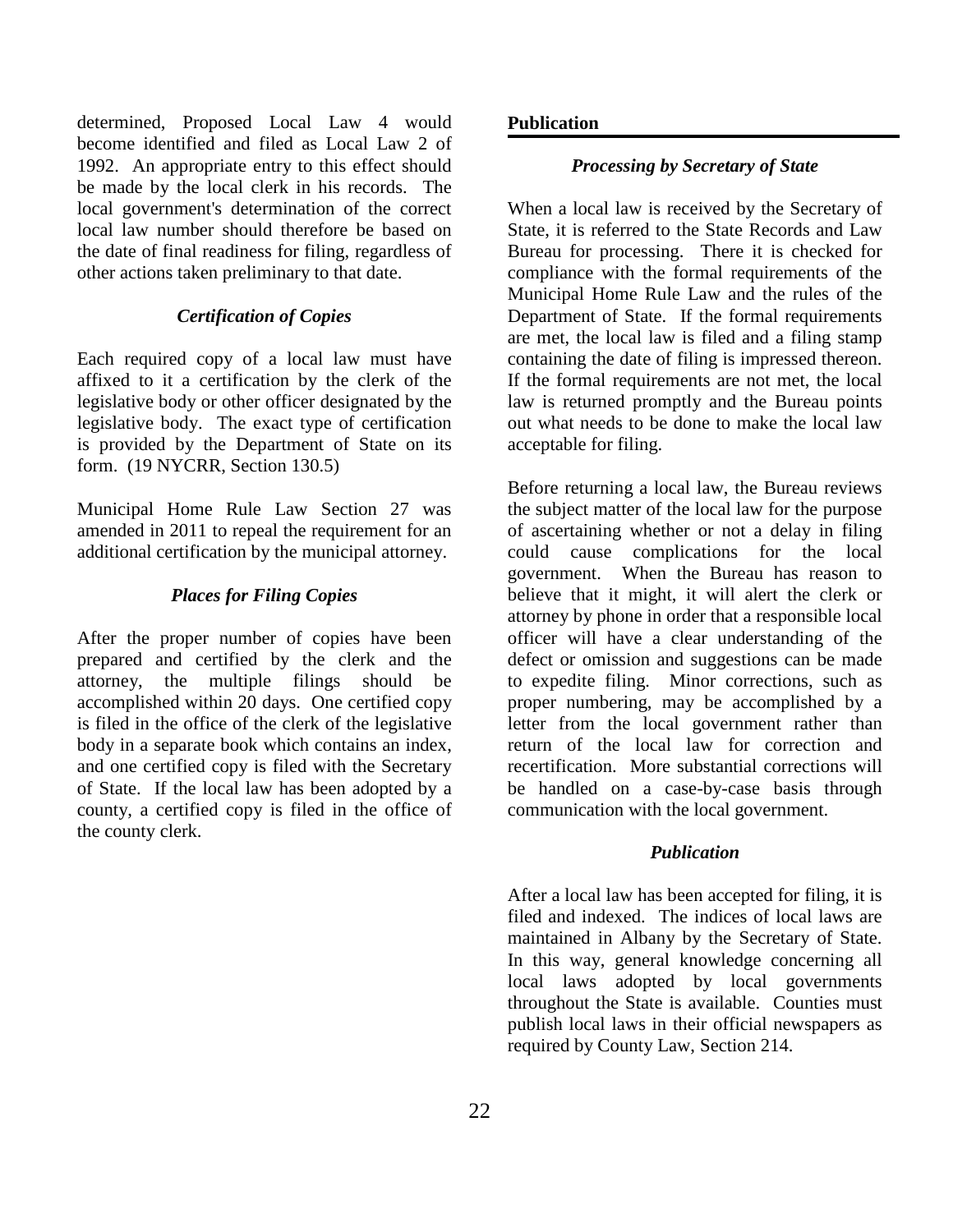#### **Observance of Filing Requirements**

Since a local law does not become effective until it is filed in the office of the Secretary of State, the determination of the Department of State with respect to whether or not a local law has been filed with control. This has produced litigation.

Municipal Home Rule Law, Section 27(1) requiring the filing of local laws with the Secretary of State within (at that time) five days of final adoption was held to be directory, not mandatory. Late filing delays the effective date of the law but does not invalidate the law. (*Schacht v. City of New York*, 30 Misc. 2d 77, 219 N.Y.S. 2d 53, modified on other grounds, 14 A.D. 2d 526, 217 N.Y.S. 2d 278). It should be noted that the time for filing local laws has now been extended to 20 days.

*Problems Created by Late Filing.* Late filing may create local problems. In one case a local law provided it was to become effective when approved by the electors at a referendum. The law was not filed with the Secretary of State until 35 days after such approval. The court concluded that the law become effective upon its filing with the Secretary of State but made a distinction between the effective date of a statute and its operative date.

The court further held that a legislative body may prescribe that a law shall be operative at a time either before or after its effective date. In this instance the court felt it was intended that, no matter what the effective date of the law might be, it should become operative at the time of its approval at the referendum. Thus, it became effective when filed with the Secretary of State, but operative from the date of its approval at the referendum. (*Hehl v. Gross*, 35 A.D. 2d 570, 313 N.Y.S. 2d 422)

*Discretionary Power of Secretary of State.* In some cases an attempt is made to force the Secretary of State to accept and file a local law. The technical requirements of Municipal Home Rule, Sections 20-27 must be observed meticulously or the action will fail. It has been stated that the Secretary of State may exercise discretion in the filing of local laws. (*Village of Massena v. Lomenzo*, supra).

The use of local laws can bring prompt and effective control of local matters applying the wisdom and knowledge of those people who are best acquainted with the problem and the locality to achieve a well-reasoned solution that is tailored to local conditions. It would be highly inappropriate to frustrate this process by failing or omitting to observe the technical requirements of proper filing.

#### **Summary of Rules for Filing Local Laws With the Secretary of State**

1. Each local law shall be filed with the Secretary of State within 20 days after its final adoption or approval as required by Section 27 of the Municipal Home Rule Law. The cited statute provides that a local law shall not become effective before it is filed in the office of the Secretary of State.

2. Each local law to be filed with the Secretary of State shall be an original certified copy.

3. Each local law shall be filed on a form provided by the Department of State. If additional pages are required, they must be the same size as the form. Typewritten copies of the text may be attached to the form. Only legible copies will be accepted.

4. File only the number, title and text of the local law.

5. In the case of a local law amending a previously enacted local law, the text must be that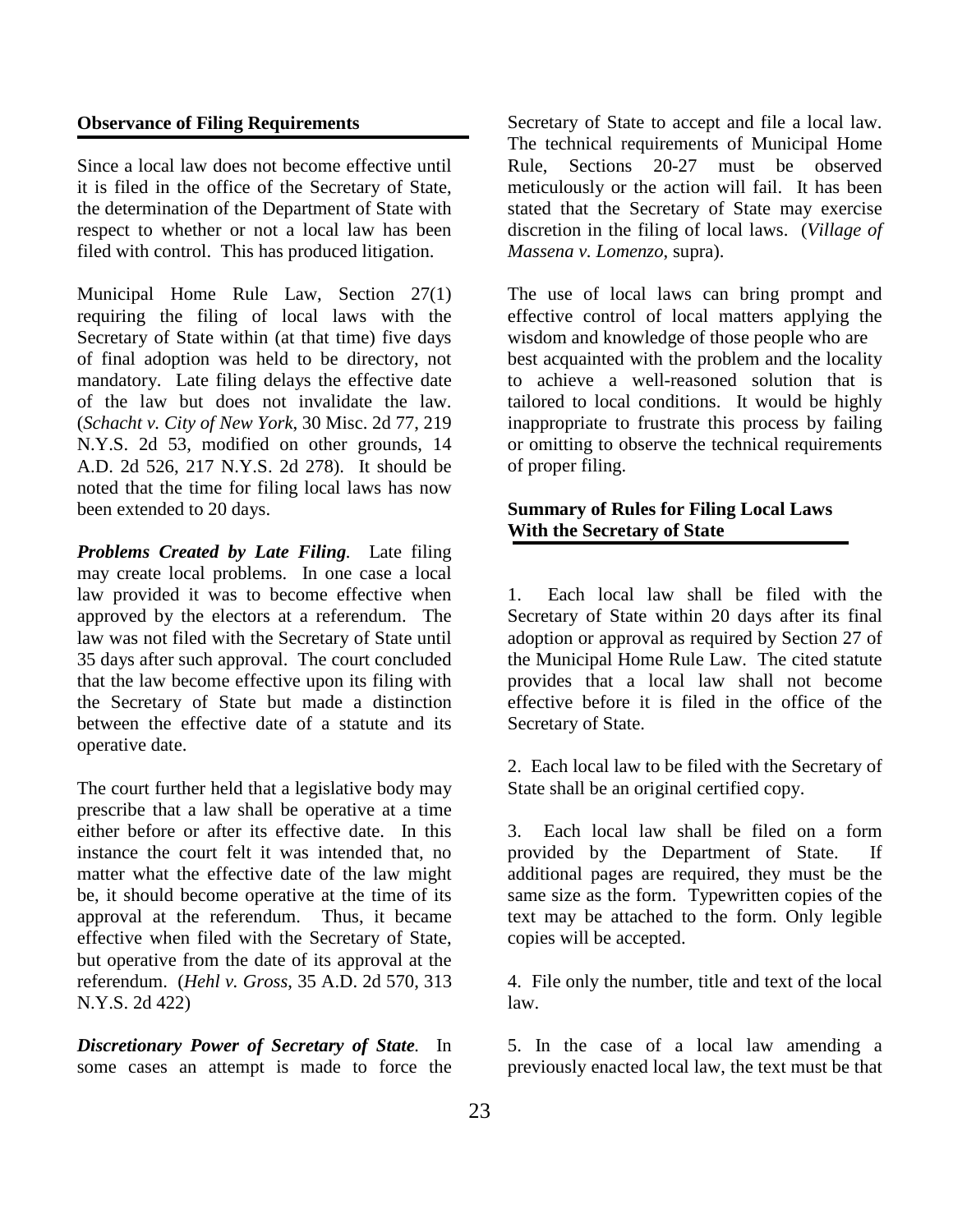of the law as amended. Do not include any matter in brackets, with a line through it, italicized or underscored to indicate with changes made. The printed number of the bill and explanatory matter must be omitted.

6. For the purpose of filing a local law with the Department of State, number local laws consecutively, beginning with the number one for the first local law filed in each calendar year. The next number in sequence should be applied to each local law when it is submitted for filing, regardless of its date of introduction or adoption. The date of filing a local law is the date on which the local law is placed on filed by the Department.

It is suggested that municipalities use introductory identifying bill numbers for proposed local laws. After the local law is adopted (and approved by the voters, if required), the local law should then be numbered with the next consecutive local law number, as described above, and then submitted to the Department for filing.

7. Each copy of a local law filed with the Secretary of State shall have affixed to it a certification by the Clerk of the County legislative body or the City, Town, or Village Clerk or other officer designated by the local legislative body. Certification forms are provided herewith.

8. A copy of each local law may be mailed or delivered to:

NYS Department of State Division of Corporations, State Records and Uniform Commercial Code One Commerce Plaza, 99 Washington Ave Albany, New York 12231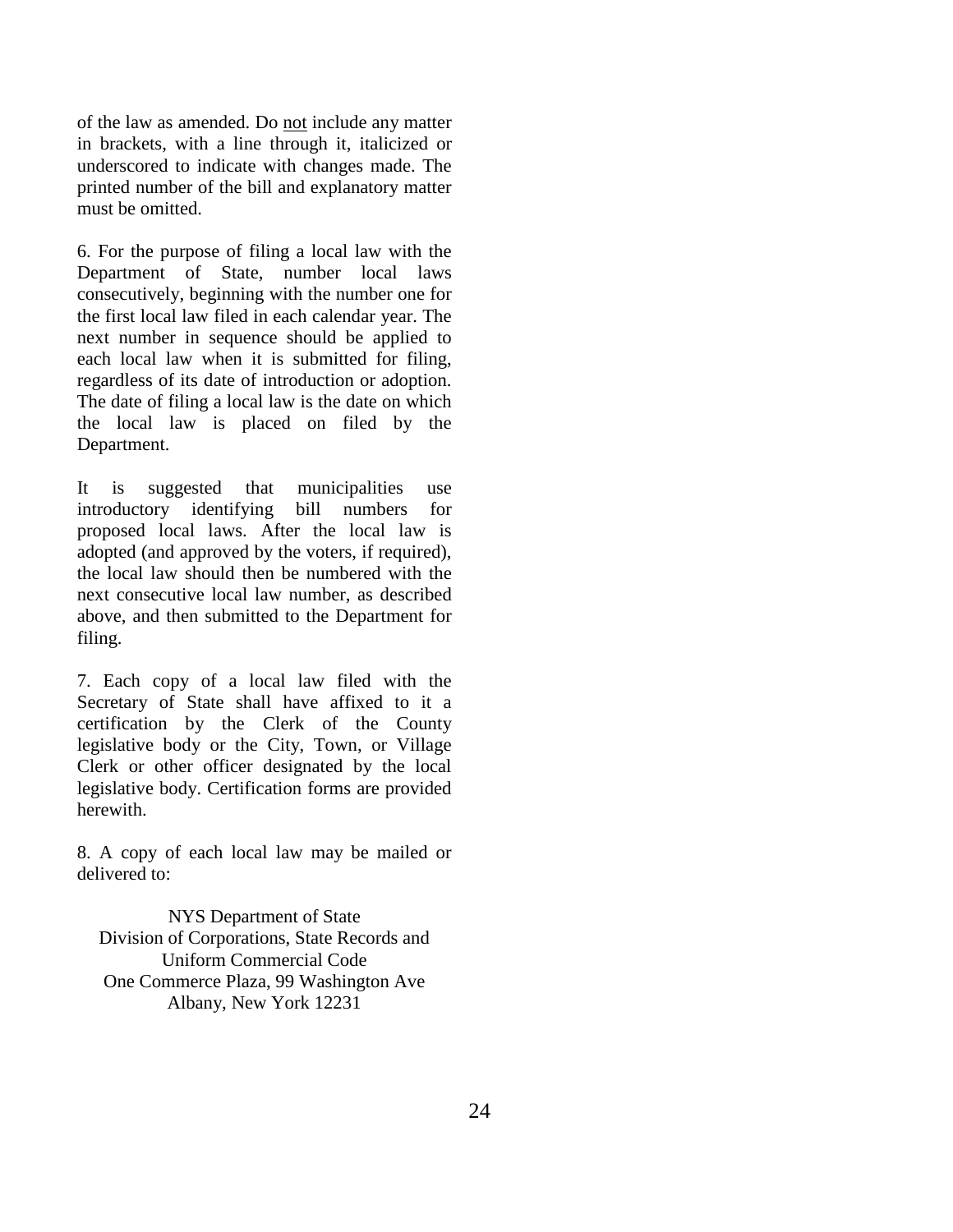#### **Minimum Time Frame Sequence of Events** 7 calendar days exclusive of Sundays if placed on desk of members 10 calendar days exclusive of Sundays if mailed to each member Introduction of Proposed Law to the Governing Municipal Body Notice of Public Hearing Public Hearing 5 days Adoption of Local Law after Vote 20 days 20 days (maximum) Recorded by Clerk of the Legislative Body upon approval\* Filing with Secretary of State 3 copies for Secretary of State (including at least one original). Date Law takes effect (if not otherwise stated)

# **LOCAL LAW TIME SCHEDULE**

\*Elective Chief Executive, see page 26.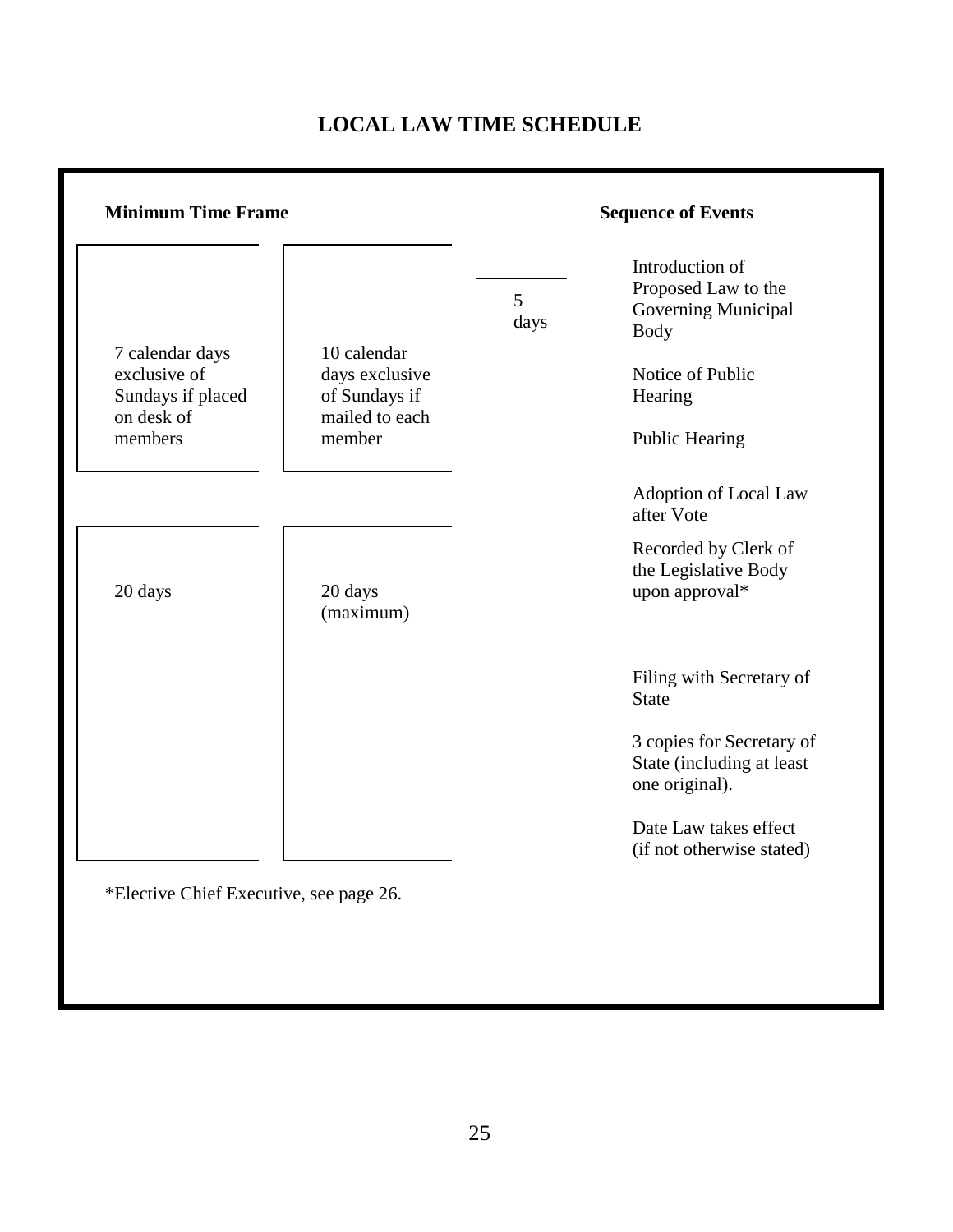# **EXECUTIVE APPROVAL TIME SCHEDULE**

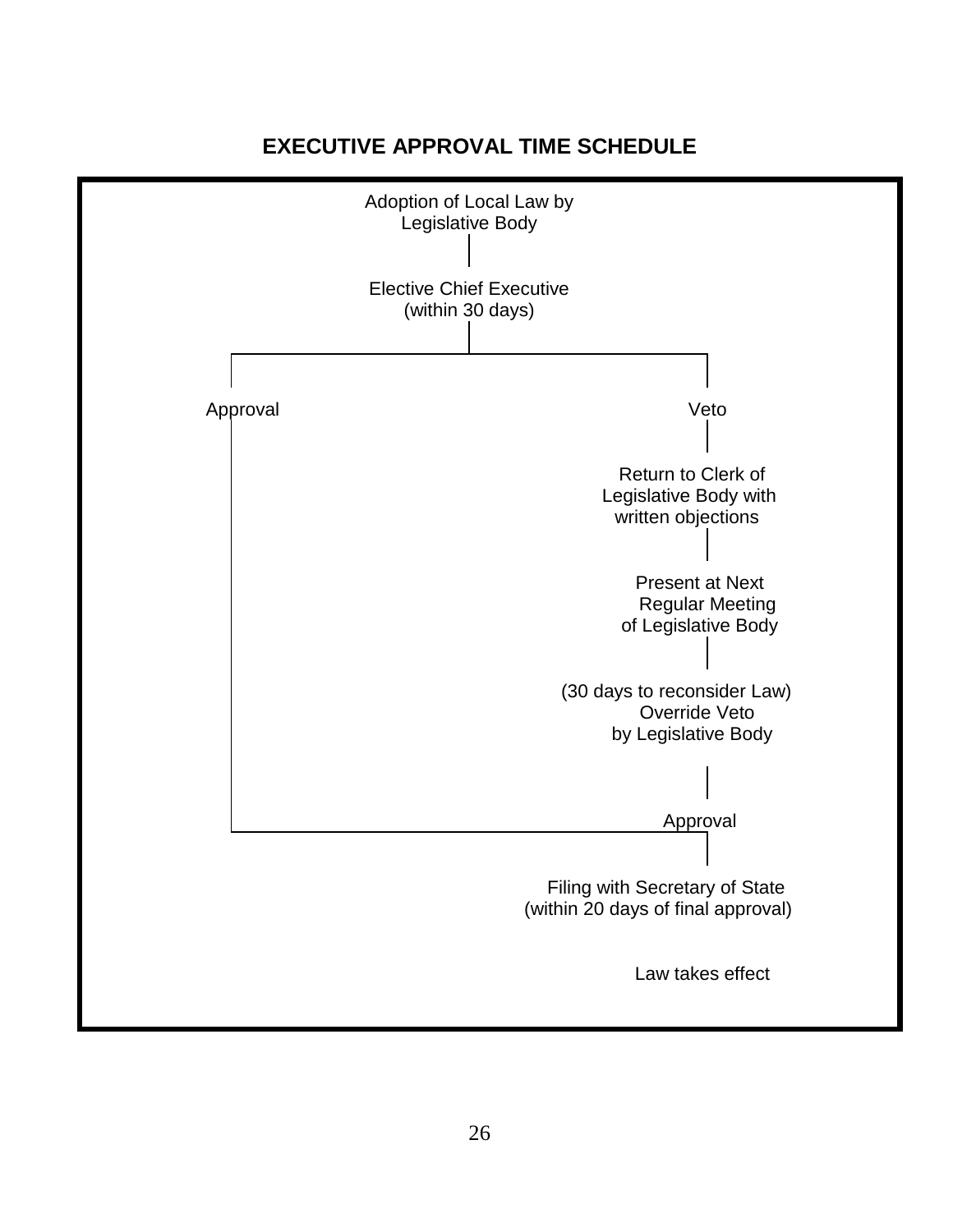# **ADOPTION AND AMENDMENT OF COUNTY AND CITY CHARTERS**

The organization and administration of government in most counties of the State are prescribed generally by the County Law and various special laws enacted upon local request. In 1935, however, the State Constitution was amended to authorize the Legislature to enact "alternative" forms of county government with the power to transfer functions of local political subdivisions to the county on referendum.

At the November 1958 general election, the people approved an extensive amendment of the Constitution relating to county government. A significant provision in this amendment required the Legislature, on or before July 1, 1959, to confer by general law on all counties outside the City of New York, power to prepare, adopt and amend their own charters, "subject to such limitations as the legislature may by general law from time to time impose."

The constitutional provisions relating to powers of counties to provide alternative forms of government for themselves were continued in the new constitutional Home Rule Amendment which took effect January 1, 1964 and the County Charter Law was continued in the New Municipal Home Rule Law which also took effect on such date (Municipal Home Rule Law, Sections 30- 35).

Under these constitutional and statutory authorizations, counties outside the City of New York have broad powers to draft and adopt their own charters by action of the legislative body and approval of the voters at a general or special election. To become effective, a county charter, with or without the transfer of a function, must be approved by the voters of the cities in the county considered as one unit and also by the voters outside the cities considered as one unit. A proposed transfer of powers from villages or a

class of villages must be approved by the voters in the affected villages, considered as one unit.

All cities in the State are governed by city charters which set forth the basic organization and administration of government for the city. Cities are authorized to enact new or revised city charters and to amend existing charters.

The enactment of a new or revised city charter should initially be distinguished from mere amendment of a portion of the charter by local law enacted by the governing body of the study of the charter as a whole with the view towards making basic changes in the organization and administration of city government. Such a study may be undertaken directly by the governing body of the city pursuant to the authority granted in Municipal Home Rule Law, Section 10(1c(1)) or by a charter commission established pursuant to the provisions of Municipal Home Rule Law, Section 36.

Whether Section 36 or Section 37 is used as the basis of authority for charter revision, the proposed charter or amendments may effect only such results as can be accomplished by the legislative body of the city by local law (Municipal Home Rule Law, Sections 36(5)(a) and 37(4)). To put it another way, Sections 36 and 37 do not grant to charter commissions greater powers than those granted to the legislative body of the city in Municipal Home Rule Law, Section 10. Consequently, it may be necessary to seek State legislation in given situations to accomplish certain charter revisions.